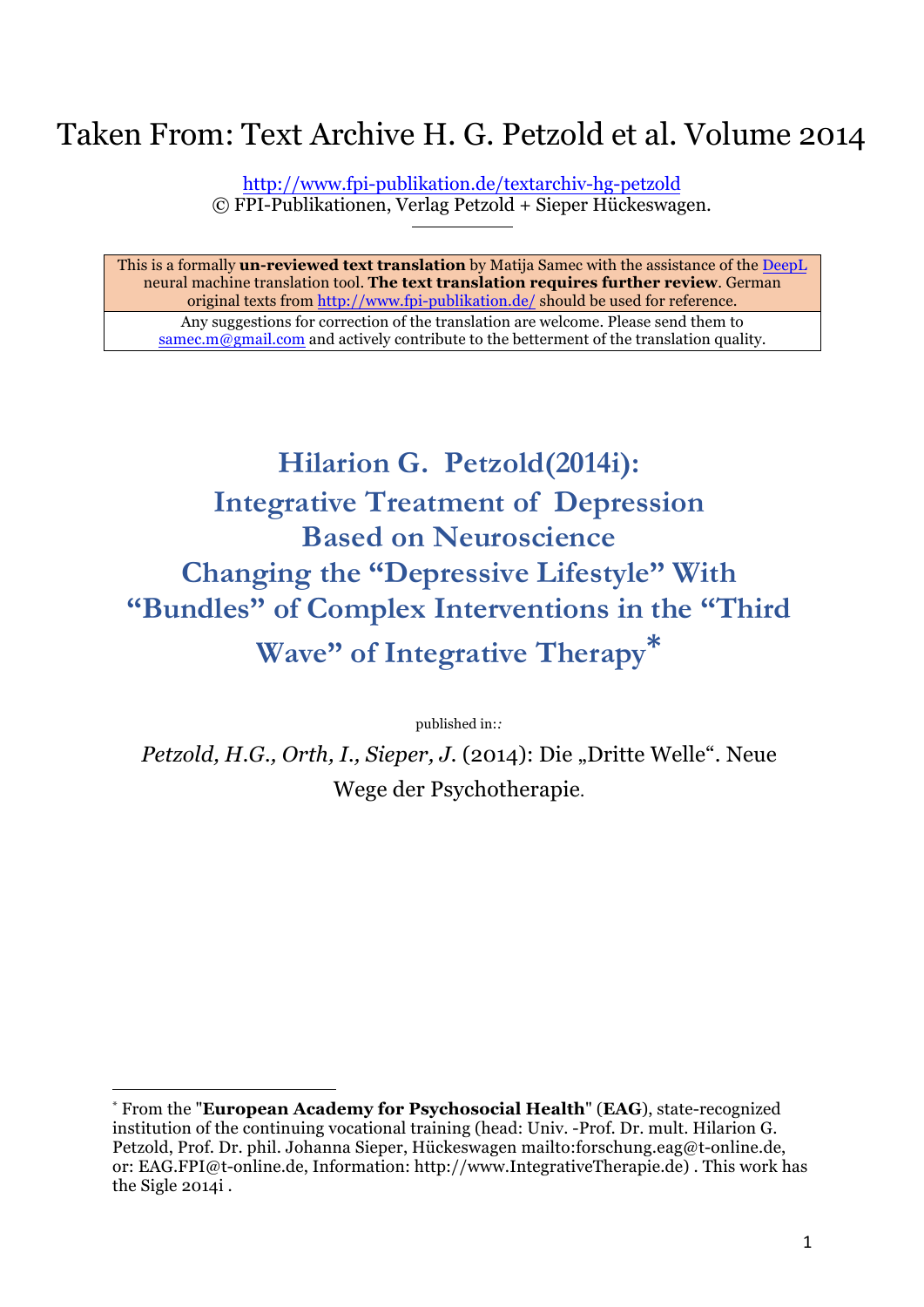| <b>Integrative Treatment of Depression Based on Neuroscience  1</b>                       |  |
|-------------------------------------------------------------------------------------------|--|
| Changing the "Depressive Lifestyle" With "Bundles" of Complex Interventions               |  |
| Chapter 2.3 Therapy as a "Bundle of Measures" (Bundling) in "Therapeutic Curricula" Using |  |

### **Chapter 2.2: Using Neuroplasticity**

"The range of enriched environments for human beings is endless. For some, interacting physically with objects is gratifying; for others, finding and processing information is rewarding; and for still others, working with creative ideas is most enjoyable. But no matter what form enrichment takes, it is the challenge to the nerve cells that is important".

*Marian Cleeves Diamond,* (The Brain... Use it or Lose It 1996)

The neurobiological knowledge is nowadays noticeably "in flux", and the halflives of knowledge are short. Interdisciplinary research is broadly based and cooperation between neurobiologists, psychologists, philosophers, linguists, cultural scientists (*Hüther*, *Petzold* 2012)<sup>1</sup> is increasingly taking place, which does justice to the subject of man as a highly complex being, showing his multi-dimensionality, which then requires a multi-perspectiveness of observation and multimodality of treatment. This also makes it clear that therapy must be understood as "**human therapy**" and "**cultural work**" (*Petzold*, *Orth*, *Sieper* 2013), which also has to have concrete interventive consequences, such as working with "creative media", "multiple stimulation" and "aesthetic experiences", which have been documented<sup>2</sup> in the integrative approach since its beginnings: in the "aesthetic space of the arts" (*Stadler* 2008; *Traudisch* 2011) and in the "aesthetic space of nature" (*Petzold* 2006p; 2011g). This is supported by the neurosciences, which show that the brain needs constant stimulation, and that what is stimulated must be stimulated again and again, so that the experienced can develop as experience - no matter in which area, as the preceding quotation of the important neuroanatist *Marian C. Diamond* (1996) emphasizes. Thus, through stimulation, aesthetic experience, exercise, the learning

<sup>1</sup> *Metzinger, Gallese* 2003; *Domínguez Duque, Turner, Lewis, Egan* 2010.

<sup>2</sup> *Iljine, Petzold, Sieper* 1967/1990; *Sieper* 1971; *Orth, Petzold* 1993a; *Petzold* 1992m, 1999q.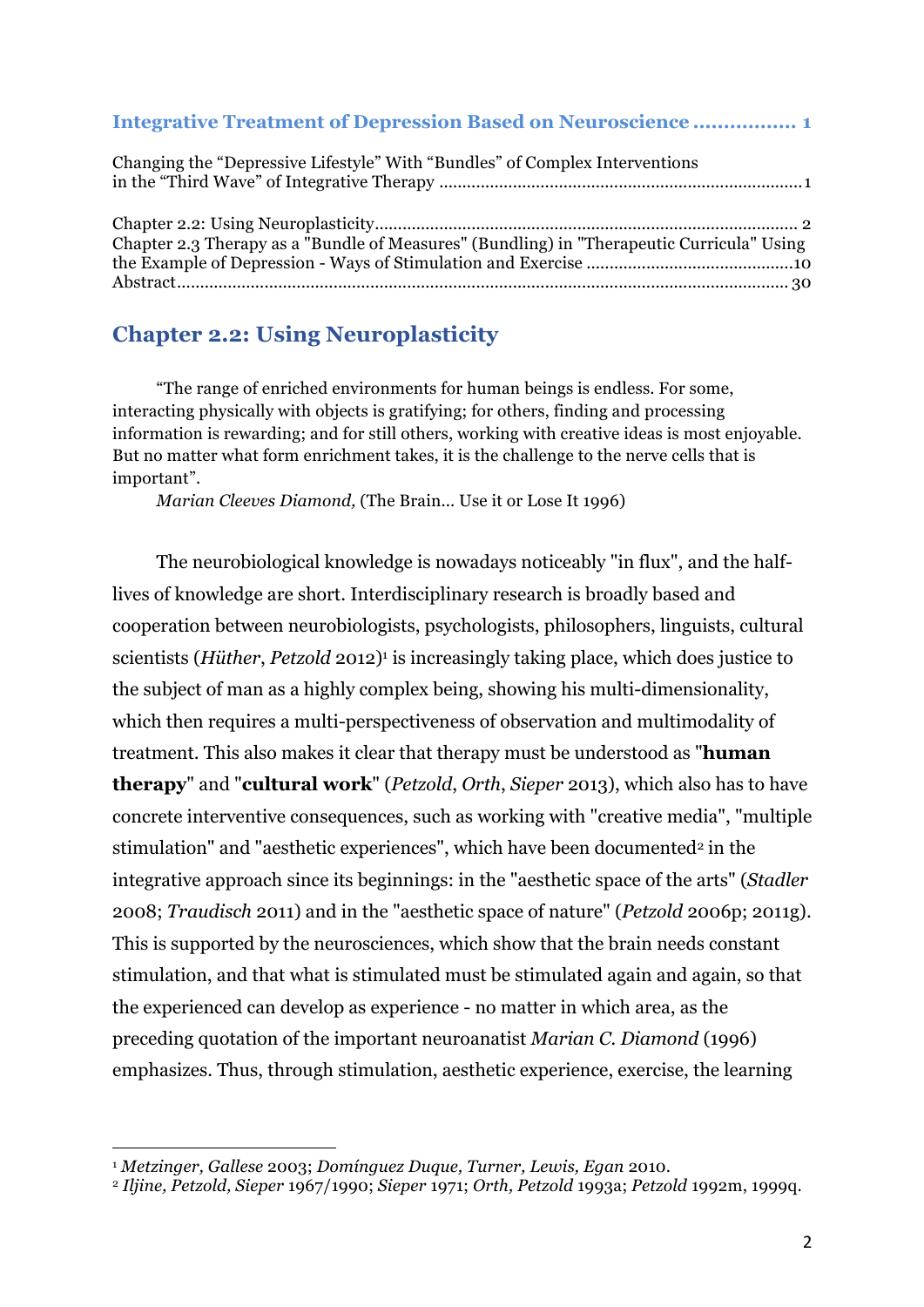capacity and neuroplasticity of the brain is used3. This supports Foucault's idea of an "aesthetics of existence" (*Foucault* 2007; cf. *Schmid* 1998,2004), confirms my concept of the "healing power of the creative" (*Petzold* 1992m). From an artistic point of view, this is made possible by *Joseph Beuys'* maxim: "Every human being is an artist" (*Beuys* 1990; cf. *Bodenmann*-*Ritter* 1991).

These perspectives are not meant to encourage a call for creative-animatory actionism. Rather, in view of the complex research situation in the neurosciences and the precarious cultural situations in which we find ourselves, it is important to proceed with prudence and not be drawn into the accelerating drive (Rosa 2005) of ultra-complex late modernity with its multiple alienation dynamics and consumer temptations (*Petzold* 1987d, 2013b). Party-gear is fun, fine for leisure time. Developing deficient creative potential has a different orientation. Creative offers as services are already well placed on the market - nothing against it. In the therapeutic and agogical context, however, we think of sustainable creativity that reaches the human being as a subject and makes it creative (idem 1999q). It is about not driving people into processes of hectic creativity, into acceleration dynamics that can hardly be controlled any more, which often lead to "**malignant accelerations**" (idem 2012p; *Rosa* 2012). This also requires patience, great care and a certain amount of humility (idem 1994b) with regard to the claims of validity and the statements of explanation when it comes to the reception, processing and methodological-technical implementation of the current neuroscientific findings and their clinical testing. Actionism is not called for. There is currently no doubt<sup>4</sup> that there is a lifelong "synaptic plasticity" and "neuroplasticity" (*brain plasticity, cerebral plasticity*). Nevertheless, we are still a long way from understanding neuroplasticity specifically enough to understand the interaction of the approx. 100 billion neurons and approx. 1 trillion glial cells. Glial cells are important for the transmission process, GABA and glutamate, in the synapses, for blood supply and for the connection to the hormone system. Unlike most neurons, glial tissue is constantly renewing at cellular level, so it is believed to be important for neuroplasty. In neurons, specialized groups of high stability that have to reliably master special tasks (motor control, speech ability, etc.) and generalizing, controlling neurons that form higher-level networks in the

<sup>3</sup> *Chalupa* et. al 2011; *Freedberg, Gallese* 2007; *Changeux* 2010.

<sup>4</sup> *Rakik* 2002; *Chalupa* et al. 2011; *Doidge* 2007.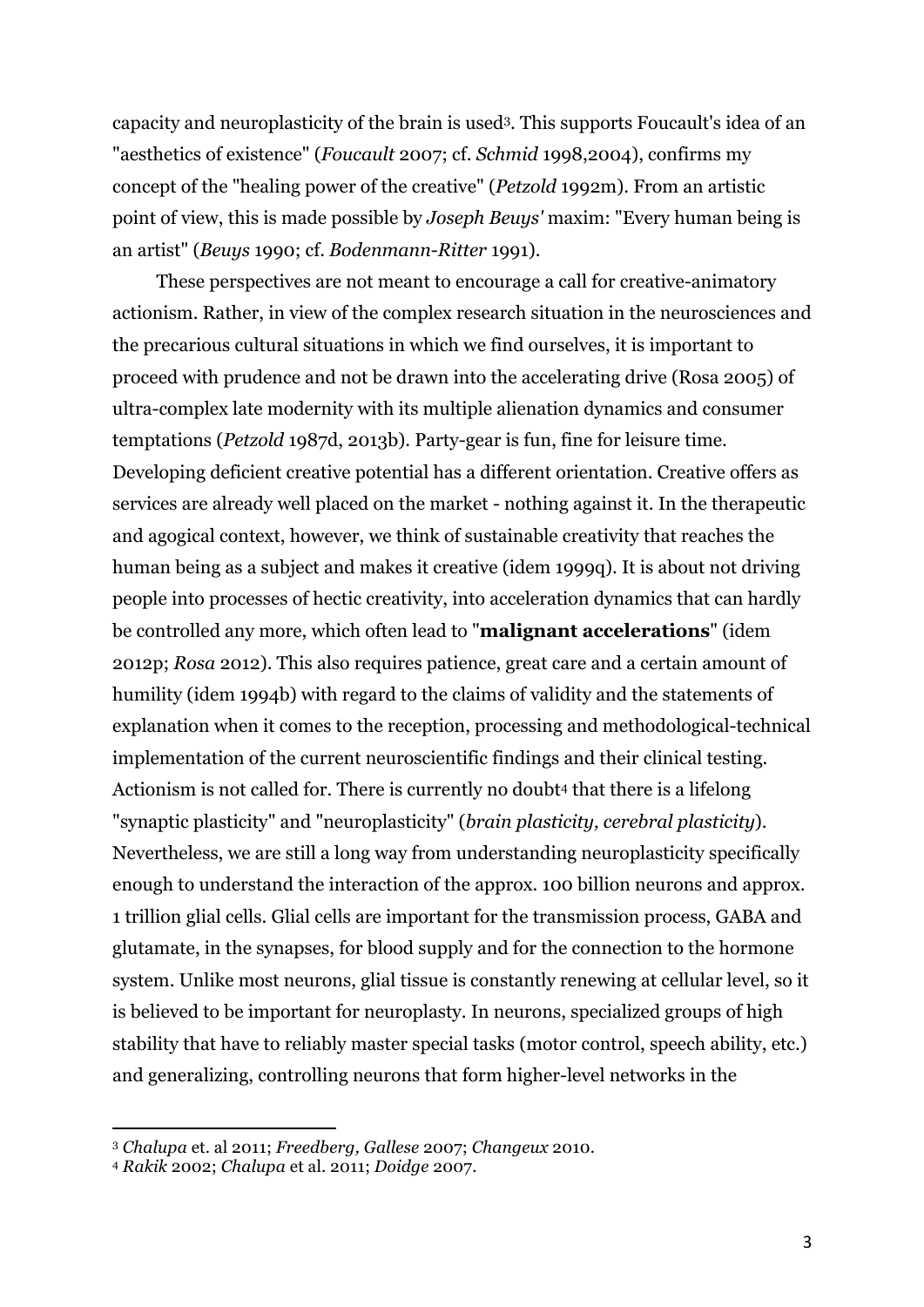association cortices can be distinguished. The latter group, for example, combines the information from the individual sensory areas to form overall impressions and has a higher potential for change in order to enable situational adjustments and cerebral learning. Neurotransmission, the interaction of *neurotransmitters* (acetylcholine, dopamine, GABA, glutamate, norepinephrine), the cooperation of dopaminergic and serotonergic neurons plays a major role. Ventral segment, nucleus accumbens, amygdala (basic emotions) and hippocampus (staged and atmospheric memory) are firmly connected as dopaminergic systems, for example. *Neuromodulators* (corticoid-releasing hormone, endorphins, oxytocin, vasopressin, nitric oxide) are essential for intracerebral cooperation of neuron groups. Furthermore, interactive processes between synapses and genes take place. Gene expression and synaptic events interact in cerebral learning processes, as *Eric Kandel* (1979,2006b, 2012) showed with his investigations on the marine snail Aplysia. In addition, new neurons are constantly being formed in the hippocampus and the olfactory bulb (*Kempermann* 2008), which support complex memory achievements based on multi-sensory impressions. Due to these multiple interconnections, the brain always works sectorally **and** as a whole. This was already the realization of *Lurijas* (1963a, b, 1970,1973,1992), which we were able to internalize in the first years of our studies in Paris. And it is precisely these complex functional units that have to be maintained and strengthened operationally ("*the challenge to the nerve cells*", *Diamond* 1996) in order to avoid loss of function through "**disuse**", because the "*use it or lose it*" as a factor for dismantling weighs heavily and was already known to *Hippocrates*. Our consequence of this was to work with **multiple sensory stimuli**, i. e. to offer a wide range of sensory offers and, as we worked with partly very degraded, passivated, withdrawn old people, we saw:

This treatment works (*Petzold* 1965,2004a), the patients have been cognitively, emotionally and volitionally activated, they have learned something new by receiving a variety of new stimulation (*multisensorialité*) and at the same time a variety of new ways of expression (*multiexpressivité*) associated with it: from gardening, through movement, theatre, animal care as **co-creative** actions (*Iljine* 1972; *Iljine*, *Petzold*, *Sieper* 1967; *Petzold* 1973b). There was more joy, emotional bandwidth (*emotional learning*), interests awoke again (*cognitive learning*), small tasks were taken over, wished for, completed (*volitional learning*). Plants that we brought into the rooms were nursed, and more valid patients were given small tasks in the garden: garden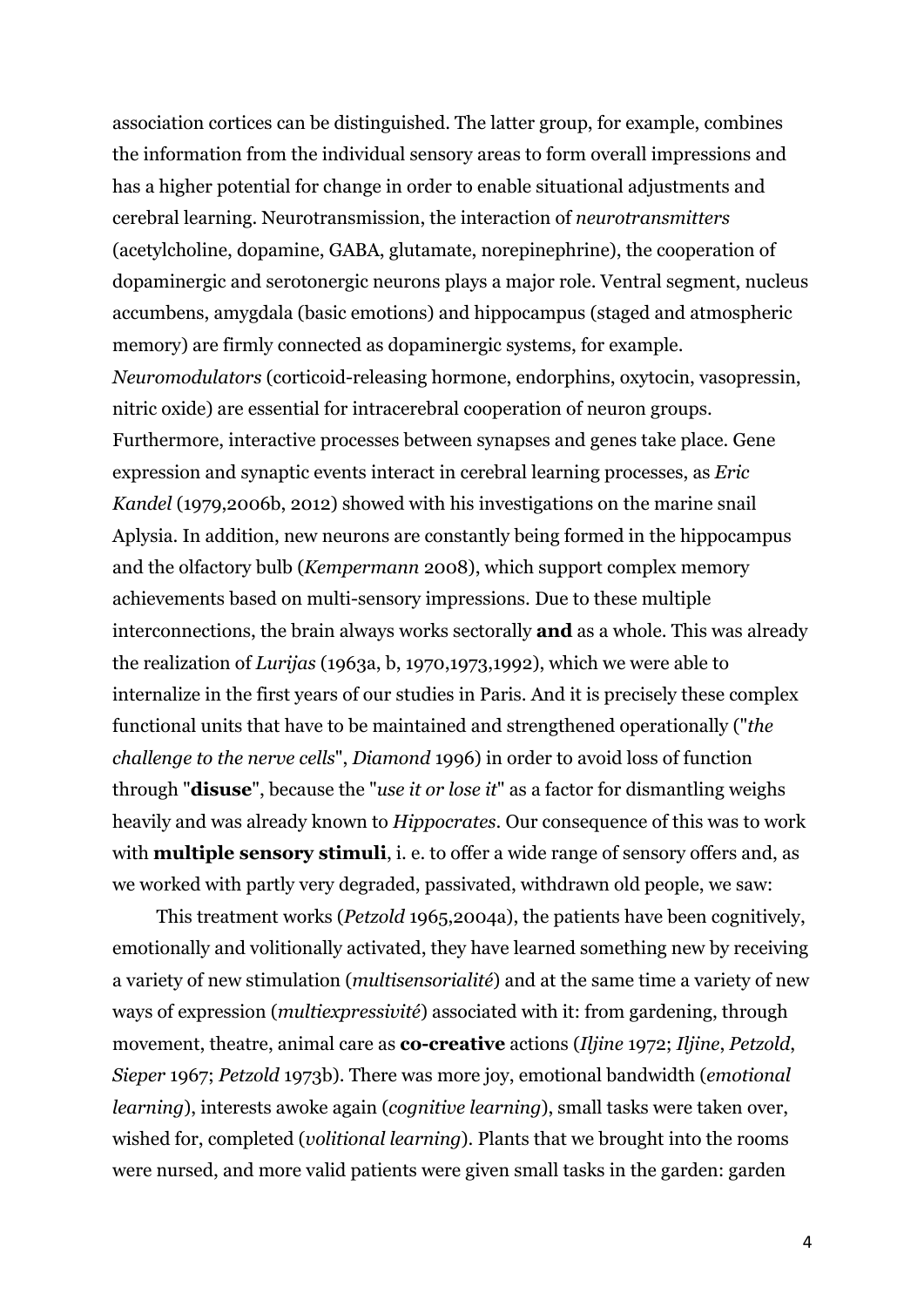therapy as a multiple sensory experience in community work. Individual patients were given birds, budgies, which were even taught to speak! The house cat "received room access". In 1966/67 we discovered the healing effect of "animal-based therapy" (*Petzold* 1969b/1988n, 491). We found out that learning, neuroplasticity - even if we do not use this term - is effective into the high senium. This was supported by the experiences and research of Russian colleagues with whom we had made contact in the early 1970s (*Litowtschenko* et al. 1976), who were able to make learning in old age more effective through multimodal offers, the combination of optical, acoustic and haptic learning incentives. Our multi- and intermedial approach of "multiple stimulation" and the facilitation of "multiexpressive activity" (*Petzold*, *Brühlmann*-*Jecklin* et al. 2007), which we theoretically undertook through our concept of the "*perceptive, expressive and memorable body*" in an "anthropology of the creative human being" from the "corpse" (*Orth*, *Petzold* 1993c) have also proved to be clinically very effective in working with preschool children, addicted teenagers and adult psychiatric and psychosomatic patients (*Heinl* 1993; *Petzold* 1967; 2007d, *Petzold*, *Geibel* 1972 ) and remained decisive for our entire treatment method. Today, the stimulation approach in the field of neuroscientific gerontology is once again confirmed by studies. The research group led by *Adam Gazzeley* (*Voytek*, *Gazzaley* 2013) at the University of California was able to show how multi-tasking video games have significantly improved concentration and multiple attention and activity after twelve hours of training over four weeks (*Kurtzmann* 2013; *Mishra*, *Gazzaley* 2012). During practice with the "NeuroRacer" it was shown that the prefrontal cortex became more active and was associated with the posterior regions of the brain (*Anguera* et al. 2013). The question of whether age-related decrease in memory performance could be treated was always confirmed in our pedagogical and gerontotherapeutic practice (*Petzold*, *Bubolz* 1976,1979; idem 1985a, 2004a). Today it is confirmed by neurobiological examinations (*D' Esposito*, *Gazzaley* 2011). Overall, it can be said that neuroplasticity has become a well-established fact, for example, impressively demonstrated in the brains of musicians and their cerebral learning processes (*Gaser*, *Schaug* 2003).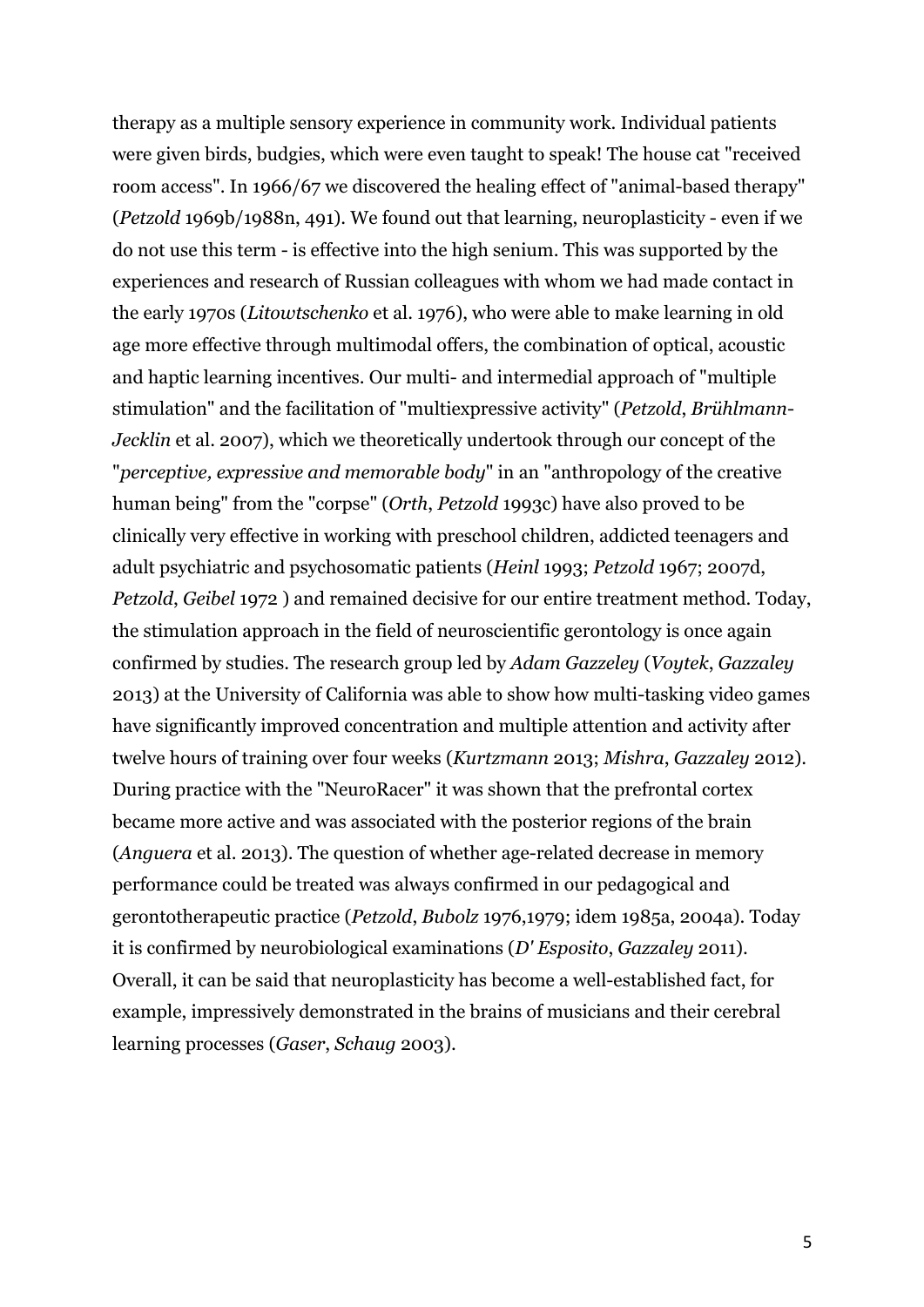It must be reflected in a neuroscientific, practical **theory of teaching and learning** (*Spitzer* 1996, 2006), which is specifically adapted for psychotherapy (*Sieper*, *Petzold* 2002; *Chudy*, *Petzold* 2011; *Lukesch*, *Petzold* 2011), because without such a theory, **psychotherapy**/**human therapy with an effect on change** is not possible, which, of course, has to be put into practice in training, not least in teaching therapies. The questions: *What needs to be learned here? And how can such learning be achieved?* have to be provided consistently and discussed cooperatively and psychoeductively with the patient (the training candidate) and with concrete target agreements (*Petzold*, *Leuenberger*, *Steffan* 1998) and implemented methodically (e. g. *Petzold*, *Orth* 2008). The "**learning through experienced novelty**" is important, the brain reacts to it in a special way (learning through discovery and fascination). The brain constantly drafts situations, is anticipatory, as the *Vygotsky* colleague *Nikoloaj* A*. Bernstein* (1967,1988), the great neurophysiologist and movement scientist<sup>5</sup>, to whom we refer centrally in the "Integrative Body and Movement Therapy" (*Petzold*, *Sieper* 2012), has shown. Especially in his late work he makes it clear: The brain models the future (*Feigenberg* 2004). If something new emerges from the draft/expectation, it is recognized and **learned**, and a dopaminergic reward is given and, if necessary, an activation of the amygdalae to signal danger. If therapeutic changes are to be achieved, **novelty** must be experienced. This is possible through multimodal work, e. g. with creative media in a completely different way than in purely verbal practice or even on the psychoanalytic couch, which does not offer a favourable setting for learning processes. However, for the sustainability of such learning, which is initially carried out in a situationspecific manner, it is necessary to transfer it into other situations that are structurally similar, but nevertheless so different that new learning also takes place in the sense of an exercise effect - which is not to be confused with stupid drills of the same - and the reorganization of synaptic structures and gene expressions occurs, i. e. long term potential exposures or depressions. Because experience leaves lasting traces in the cortical process (*Hofer* et al. 2009), it can also be assumed that the existing situation will be confirmed, i. e. that patterns and "**assured permanence**" will be maintained, if no stunning changes occur. There is then a deepening and refining of *abilities* and *skills*, as one can experience and observe in the practice of "forms" (*Petzold*, *Bloem*, *Moget* 2004; *Bloem* et al. 2004) or in the perfecting practice of an instrumental solo or in the interpersonal field in the safe experience of a life friendship with its patterns of unbreakable reliability. Therapeutic relationships must provide both qualities, the "experienced novelty" and the "assured permanence."

Using neuroplasticity in a targeted and optimal way in psychotherapy/human therapy will require considerable further developments on the methodological level with systematic, clinical observations and fine-grained empirical investigations, syndrome-analytic and syndrome-therapeutic procedure sensu *Lurija*. And since the cerebral fine structures and the respective brain-subject/person-environmental tuning are so specific, so unique to every human being, even controlled empirical investigations of groups will only be able to provide guidelines. The fine-tuned neuropsychological work with the individual and the non-replicable patient therapist dyad (possibly also with polyads) remains the "high art" of therapy, which, however, requires far more knowledge than is still commonly imparted in therapy training

<sup>5</sup> *Bongaardt* 1996; *Loosch* 2012; *Meijer, Bruijn* 2007; *Sirokina* 2009.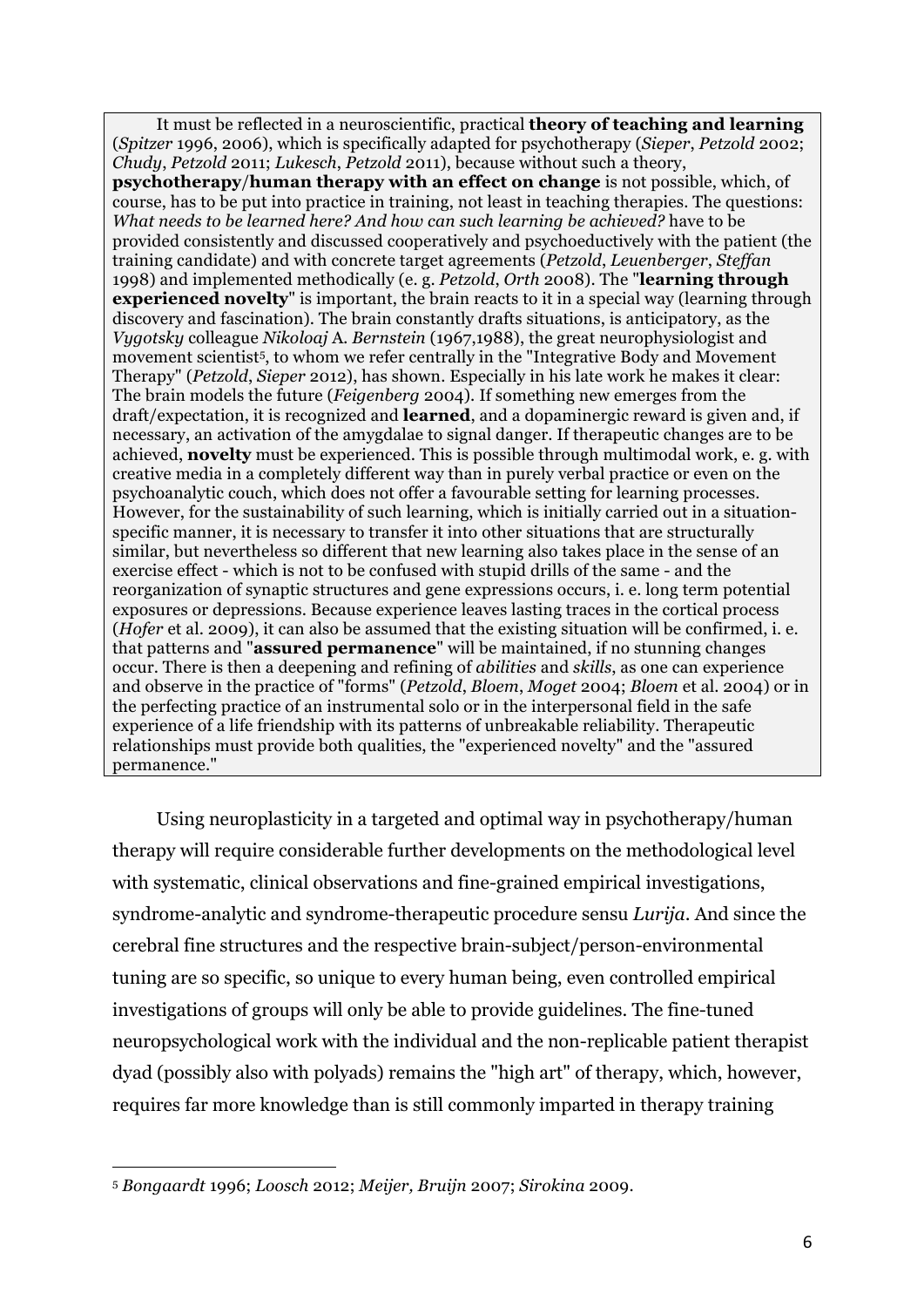today. The knowledge of the brain and neurocerebral learning processes will need to be considerably deepened by psychotherapists. *Klaus Grawe* and I were very much in agreement on that (*Petzold*, 2005q).

The significant achievements in neuroscientific rehabilitation medicine by researchers such as *Michael Merzenich*<sup>6</sup> or *Paul Bach-y-Rita*<sup>7</sup> in the treatment of people who have been severely damaged by accidents or injuries demonstrate the brain's high plastic adaptation and reorganization abilities, i. e."**plasticity**" - think of the famous case of regaining balance regulation in a person whose vestibular system had been severely damaged by an infarction. By means of compensatory stimulation via the tongue, *Bach*-*y*-*Rita* achieved that the balance and motor performance could be regained (*Doidge* 2007). Other spectacular treatment successes and experiments show that there is a high potential in neuropsychological and neuromotor treatment approaches, such as those that *Lurija* already practiced in the 1940s with brain injuries of the war, later also with apoplexy and brain tumour patients (*Akhutina* et al. 2004; *Jantzen* 2004a; *Petzold*, *Mikhailova* 2008). *Oliver Sacks* (2008), friend and "student" of *Lurija* and working in his tradition<sup>8</sup>, writes:

»An impressive example [was] in 1962, when the famous Soviet physicist *L. D. Landau* was seriously injured in a car accident, clinically dead and resurrected no less than four times. He suffered severe and apparently irreparable brain damage. For the then possible »restoration« of the great abilities of Dr. *Landaus* one could see the painstaking, precise and brilliant work of professor *Lurija* and his team of crucial importance... *Lurija's* neuropsychology, or' neuroanalysis' allows an almost inexhaustible, detailed and fine analysis of all working systems of the »spirit«. In particular, the works of *Lurijas* provide an incomparable analysis of the neuronal and psychological foundations of language and its nature and the treatment of its various disorders«. (ibid.)

The integrative approach refers to the tradition of *Lurija* (*Petzold*, *Sieper* 2007f; *Jantzen* 2004a), whose practical work has unfortunately become little known in the West. In the field of neurorehabilitation, we now have a wealth of experience9 with cerebral neuroplasticity, with the "*dynamic mind*" (*Warren* 2006,2007), a knowledge that should and can be made increasingly fruitful for psychotherapy, as we have done in the "third wave" of integrative therapy - our previous practice in this

<sup>6</sup> *Syka*, *Merzenich* 2003; *Buonomano, Merzenich* 1998.

<sup>7</sup> *Paul Bach-y-Rita* (1967, 1995; *Colotla, Bach-y-Rita* 2002.

<sup>8</sup> *Sacks* 1976, 1985, 2012.

<sup>9</sup> *Doidge* 2007; *Iacoboni, Mazziotta* 2007; *Young, Tolentino* 2011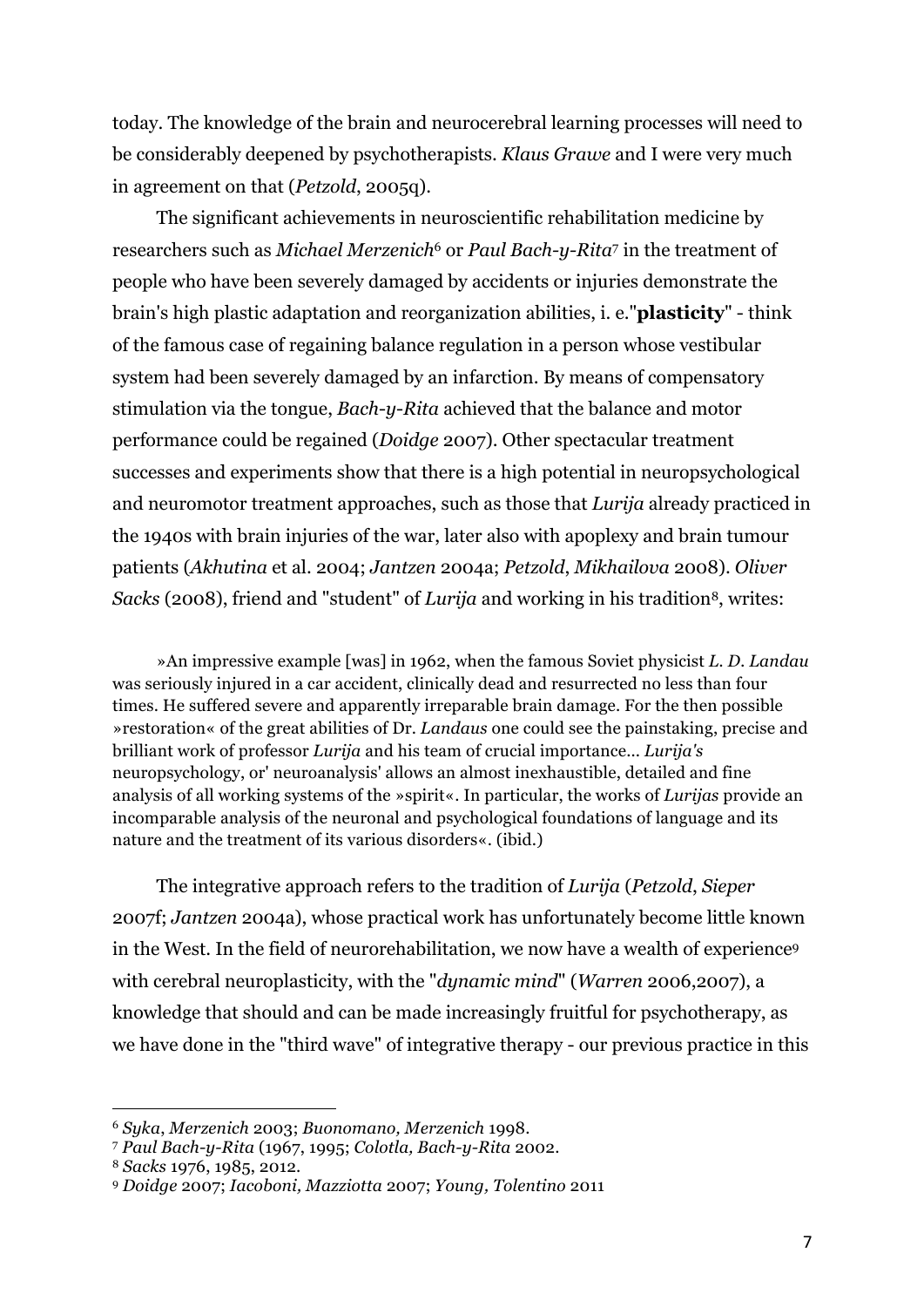field with the intensified practice10 of an "**exercise-centered functional modality**". As pointed out above, this involves not only **innovative experiencing** of new things, but also **high-frequency practicing** of the functions that are to be built up or strengthened, i. e. a permanent,"assured permanence" must be maintained by synaptic reorganization and stabilization of specific gene expressions. The acquisition of new sensory motor coordination skills and abilities can be expected to last from four to eight weeks of daily practice, as long as possible, until objective and stable neurocerebral changes become apparent. The more complex the pattern to be changed, the longer the exercise work has to be done - where possible, smaller behavioural units may have to be tackled. Specialised methods of movement therapy have been developed for the rehabilitation of stroke patients or children with learning disabilities (*Akhutina*, *Pylaeva* 2012) or with cerebral paresis (*Gautier* et al. 2008). *Edward Taub's* well-known method, the "constraint-induced movement therapy" (**CI**, *Taub*, *Crago* 1995; *Taub*, *Morris* 2001), was able to document neuroplasticity impressively. The arm that is not affected by a failure after an stroke is fixed in the **CI**, for example, by means of bandage, so that it cannot relieve the affected, paralyzed arm. This means that he is "forced" to become active with the remaining potentials, however small they may be, supported by movement therapy (cf. *Sterr*, *Saunders* 2006). Here principles are explained, which are known to me from my own Budo socialisation (*Petzold*, *Bloem*, *Moget* 2004) and which I brought into Integrative Movement Therapy. For example, complex movements without the hands, with one arm, etc., or with closed eyes are given in a safe frame as exercises to promote stability. According to *Dürckheim* (1964), this and similar things with a specific indication as "homework" to be transferred into "everyday life as practice" an important concept, but one that needs to be adapted - offer the opportunities for lasting changes in behavioural styles. Intensive *cognitive*, *emotional* and *volatile* stimulation and practice in addition to sensory motor training practices can also have lasting effects. Most people know this from times of intensive learning. A study by *Draganski* (et al. 2006) showed that after weeks of intensive exam preparation, medical students experienced an increase in the *Substantia grisea* in the

<sup>10</sup> This form of work has been used since the first practical applications of "Integrative Movement Therapy" in the late 1960s - almost always in combination with psychodynamic, conflict-centred and health-promoting experience-activating work. This was and still is the innovative, integrative aspect of our approach (*Petzold* 1974j, 1988n, 118,155 et passim; *Petzold* 2002j *Petzold*, *Brühlmann* et al. 2007).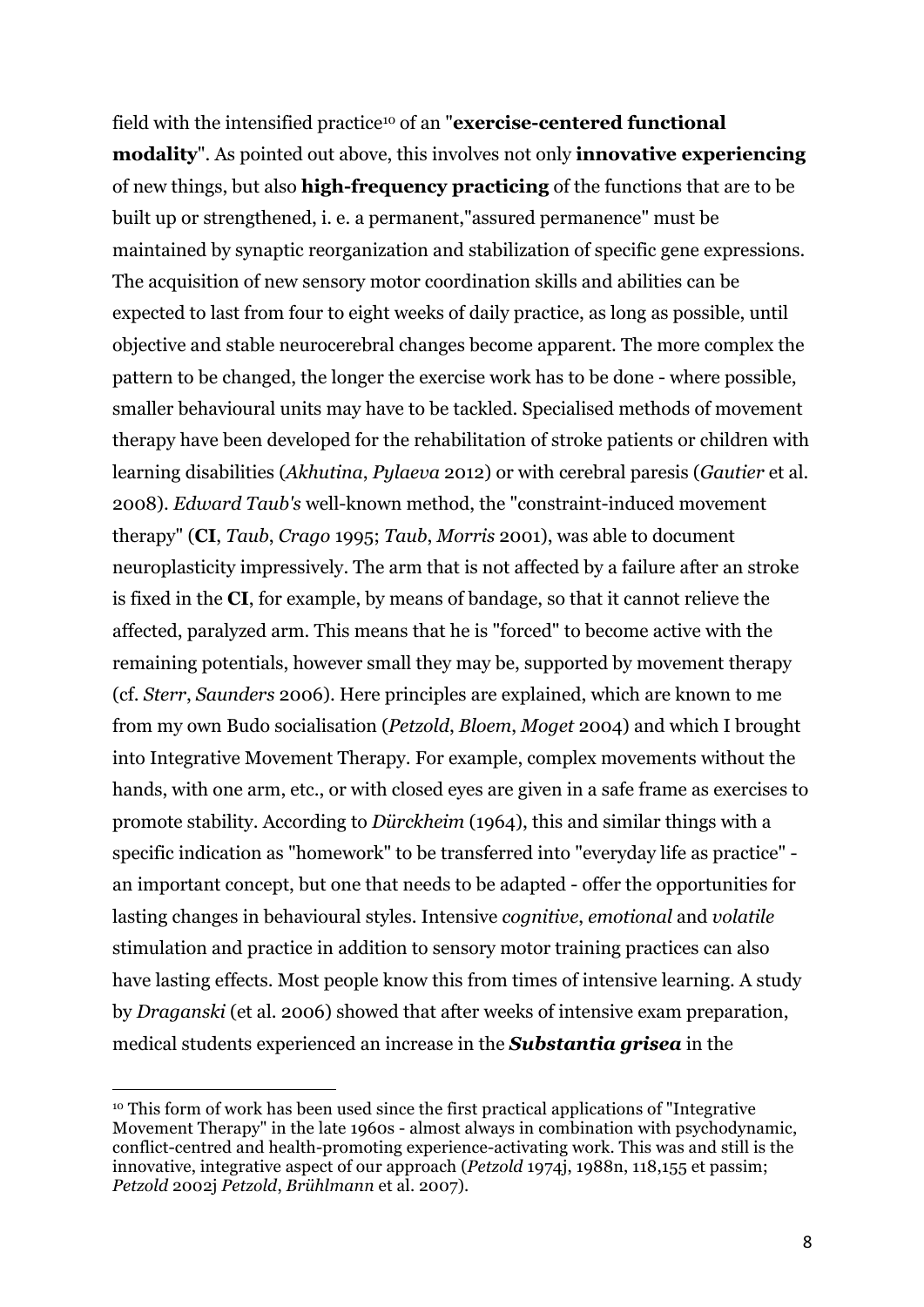posterior and lateral parietal cortex, which is known to be associated with cognitive performance (*Purves* et al. 2008, 16f). This shows that intensive investments in learning are necessary if new complex behaviour is to be acquired and rerun in a stable manner, irrespective of the area (*Sieper*, *Petzold* 2002). However, it is not only about new learning, but also about behaviours that have to be "re-learned" - and here, as in the integrative approach, we use a broad concept of behaviour and learning as a basis, which also includes cognitive, emotional and volitional performance (*Chudy*, *Petzold* 2011; *Petzold* 1974j, 309f). Unfortunately, there is also **maladaptive neuroplasticity** (*Doigde* 2007; *Merzenich* 2004) when the brain learns pain behaviour due to accidents and diseases. Many pain patients are victims of dysfunctional learning processes by the formation of a "pain memory" (*Sandkühler* 2001). Such negative learning processes can also be assumed in the case of an "addiction memory" (*Böning* 2000,2001; *Wolffgramm* 2004). Similarly, one can also see a component in the formation of obsessive-compulsive disorders (*Doigde* 2007), and one can ultimately say that any dysfunctional behaviour - in objectivizing external observation - that has developed as a "syndrome" in response to adverse living conditions results from learning processes that can even be functional at the level of the organism, in an "organismic logic". Therefore, every behaviour "syndromanalytically" (cf. 3.1.2) must be examined in detail to determine whether and how it forms a "functional system" (*Anochine* 1967), which as such remains stable in a dysfunctional dynamic regulation (*Petzold*, *Sieper* 2008a, 552). In the disorder-specific treatment of such neuro-cerebral learning processes, which are seen by external observers such as clinical diagnosticians, maladaptive neurocerebral learning processes, combinatorial treatment approaches are often used today, which seem to work better after many studies (*Abramowitz* 2009; *Reinecker* 2009), - for example, in the case of obsessive-compulsive behavioral techniques of exposure and response prevention, psychoeductive measures and medication (SSRI). The research situation with regard to the efficacy of such combinations is still unclear due to recent studies (*Eddy* et al. 2004; *Foa* et al. 2005).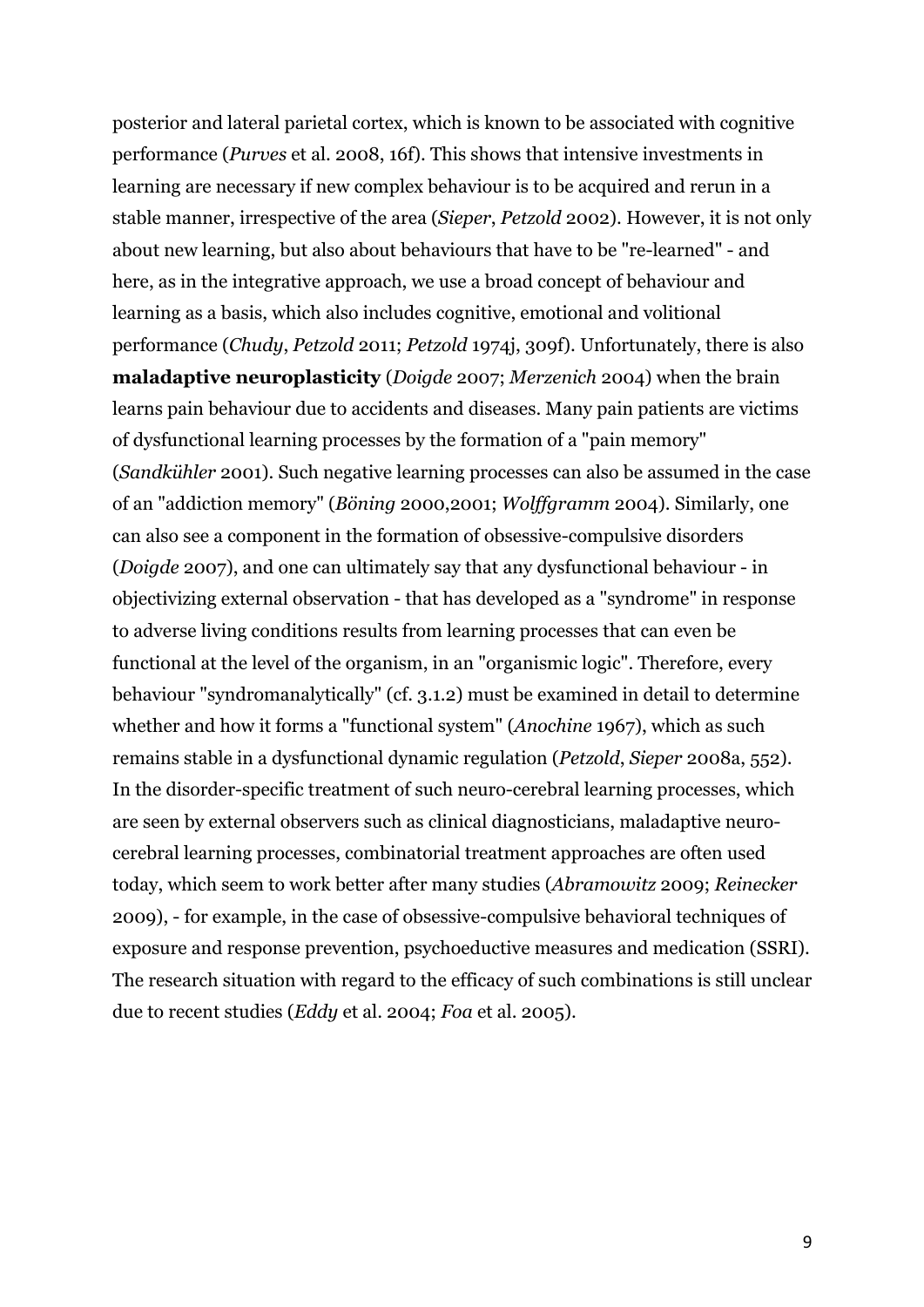### **Chapter 2.3 Therapy as a "Bundle of Measures" (Bundling) in "Therapeutic Curricula" Using the Example of Depression - Ways of Stimulation and Exercise**

"Diseases of the soul must soon be treated by the psychic method, sometimes by the corporeal method, sometimes by both. We have to start soon with one, then with the other .... ". *J. C. Reil* (1803, 137).

"Psychiatry in the 21st century from a therapeutic point of view presents itself as an individualized overall treatment plan. This consists of human attention, disorder-specific psychotherapy, personalised psychopharmaceutical treatment, psychoeducation, occupational and art therapy, movement". *D. F. Braus* (2011, 128)

If you look at the treatment of the sick in antiquity - and we have always been concerned with the ancient art of healing (*Jori* 1996; *Kollesch*, *Nickel* 1994), the asklepiadic therapy<sup>11</sup>, the *Hippocratic* medicine<sup>12</sup> as well as the psychoeducation and spiritual guidance of a *Socrates*13, *Epicurus* and the Stoic *Epiktet*, *Marc Aurel*, *Seneca*<sup>14</sup> (*Petzold*, *Sieper* 1990b; *Petzold*, *Moser*, *Orth* 2012), then you will find a polypragmatic praxeology that has combined a variety of measures in a holistic and differential way (*Lopez* 2004): dietary aesthetics, exercise, massages, balneotherapy and hydrotherapy (*Georgulis* et al. 2007), aesthetic experience and doing, comforting work and mourning support, psychoeducative counselling (*I. Hadot* 1991; *P. Hadot* 1995,2002; *Petzold* 2004l). The Asklepios temples used the "healing power of creativity" with music, poetry, drama, dance, theatre (*Petzold* 1992m).

In the "psychiatric psychotherapy", as it was founded15 by *Johann Christian Reil* (1759 - 1813), this ingenious pioneer of brain research, psychiatry and psychotherapy with his work "*Rhapsodies on the Application of the Psychic Cure Method to Mental Disturbances"* (1803), this ancient tradition is referred to and a manifold arsenal of "**psychological remedies**" is developed, a principle to which

<sup>11</sup> *Edelstein, Edelstein* 1945; *Hart* 2000; *Kerényi* 1947; *Riethmüller* 2005;

<sup>12</sup> *Adams* 1891/1994; *Golder* 2007; *Heidel* 1941; *Lopez* 2004

<sup>13</sup> Concerning *Socrates* and the Socratic Method see *Bensen Cain* 2007; *Benson* 2011; *Benson* 1992; *Böhme* 1992; *Mugerauer* 2011; *Pleger* 1998; for *Epikur*: *Bartling* 1994; *Held* 2007. <sup>14</sup> Our recommended reading for *Epiktet* (1978, 1994*,* 2007) cf. *Hijmans* 1959; *Long* 2002; *Scaltsas, Mason* 2007; for *Seneca* (1993, 2002, 2009) cf. *Gummere* 1922; *I. Hadot* 1969; *Nussbaum* 1996; *Veyne* 1993; for *Marc Aurel* (1998) *van Ackeren* 2012; *Fündling* 2008; *Hadot* 1992; *Rutherford* 1989.

<sup>15</sup> *Binder*, et al. 2007; *Maneros* 2005; *Ritter, Scherf* 2011.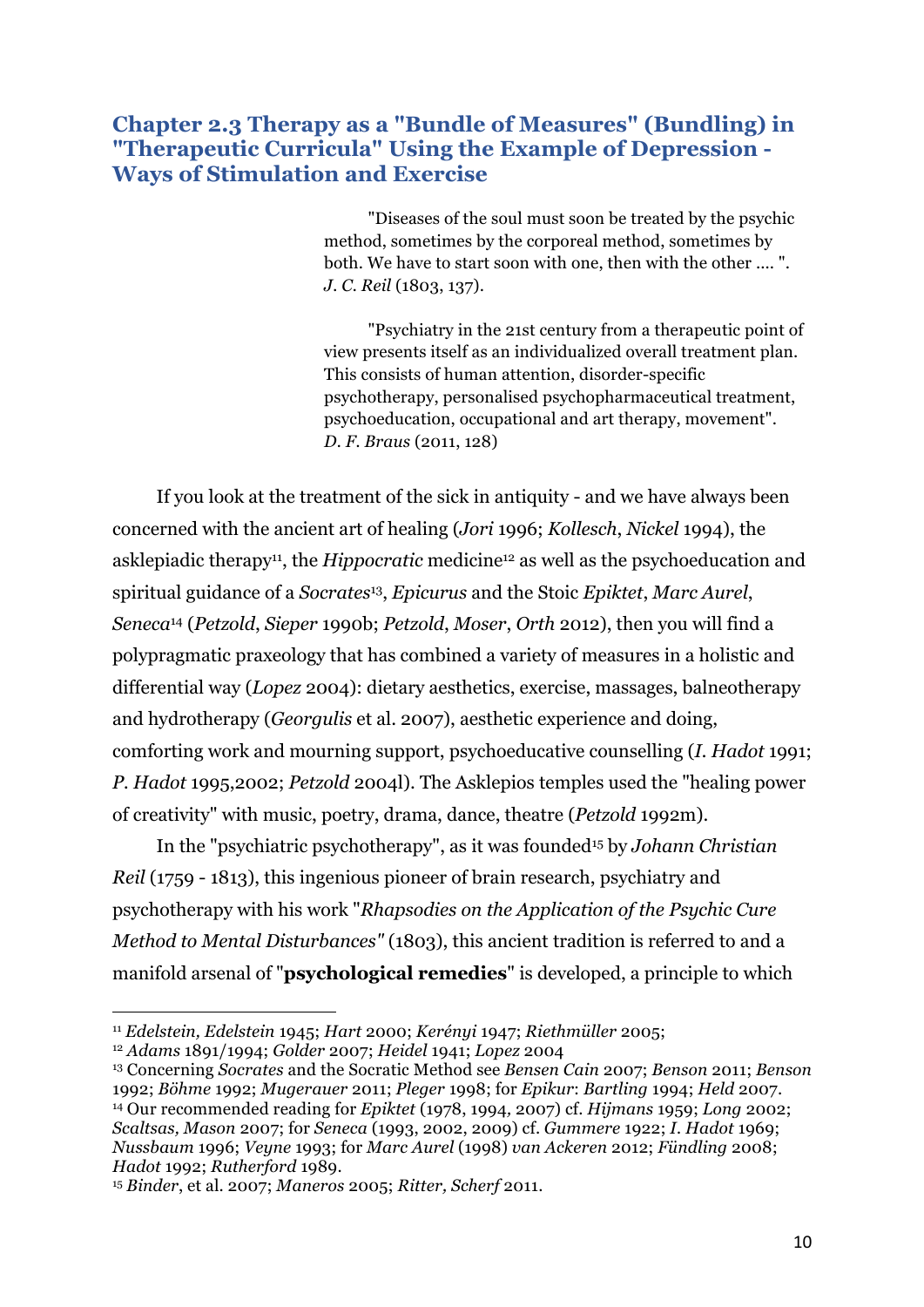integrative therapy approaches also refer today (*Petzold* 1972a; *Orth*, *Petzold* 2008; *Sponsel* 1997).

"The psychic remedies work through actions that excite them in the nervous system. The actions of the same modify his powers, which are aroused by remedies, modifying them in such a way that thereby the dynamic relation of the soul-organ, which is ill in mental disorders, is rectified, and the purpose of recovery is attained." (*Reil* 1803, 150, in original).

Another protagonist of "psychiatric psychotherapy" *Pierre-Marie-Félix Janet* (1859 - 1947), psychiatrist, philosopher, the first university clinical psychologist, was a widely educated and researching author (*Janet* 2013), and wrote the first scientific, psychotherapeutic textbook (*Janet* 1893/94). He was a teacher of *Piaget* (his most important, as he notes), pioneer of modern trauma therapy and influenced eagles, young and old. He adopted central concepts (not appropriately reported, cf. *Ellenberger* 1973; *Petzold* 2007b). *Janet* (1919) wrote a systematic, three-volume work on "psychological medicine" (idem 1923). Like the Asklepiaden or *Reil*, he always treated his patients with a "bundle of coordinated measures", i. e."theoryguided", not eclectic, and never monomethodically, for example through speechcentered therapy such as *Freud* in his psychoanalysis. In his early treatment practice, *Freud* treated *Charcot*, *Bernheim* (probably *Janet*) with a broader treatment method, but gave up. *Janet*, whose work was still noticeable in our Parisian academic years, is an important reference author of integrative therapy (*Petzold* 2007b) with his integrative, psychological approach. In this brief tradition we have always worked **multimodally** and **multimethodically** (*Petzold*, *Brühlann*-*Jecklin* et al. 2007), we have always used body and movement therapy methods (idem 1974j), sociotherapeutic (idem 1974b) or agogic measures (*Petzold*, *Sieper* 1970, *Sieper*, *Petzold* 1993) for our "psychotherapy from the body", wherever possible, i. e. not unsystematic-eclecticist-pragmatic, systematic eclecticism can only be practiced for a transitional period (*Petzold* 1994a). This position can be found in our early works (*Petzold* 1965,1974j). In our model, we have collected data based on careful "processrelated diagnostics" in order to "find treatment goals *based on theoretical concepts*, select appropriate **methods**, **techniques** and **media**, and develop a treatment strategy, a therapeutic curriculum for and with the patient. All this requires a specific **elasticity**" (idem 1988n, 207ff.). With the "hermeneutic spiral" - perception, grasping, comprehension, explanation - a common project of therapist and patient (ibid., cf. *Petzold*, *Leuenberger*, *Steffan* 1998) will be established. **The goals**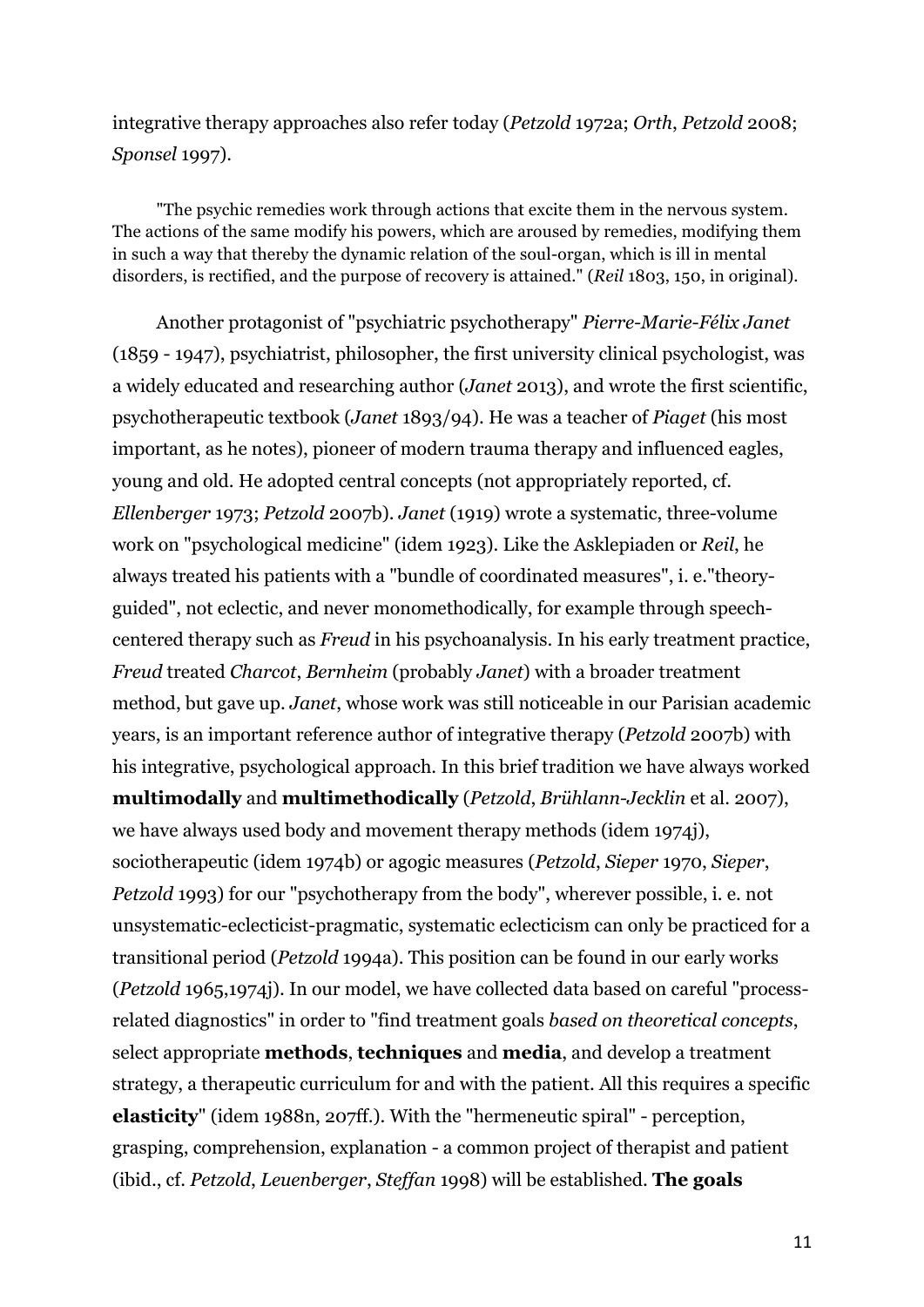**determine the methods, not vice versa.** This "primacy of objectives" and its variable target structure with a constant target-means review is oriented towards the therapy process (*Petzold* 1988n, 206ff, 267ff.). For each patient a "flexible therapeutic curriculum" is created, which is "transparent" and therefore changeable for all those involved, because *Ferenczi* (1927/1964,393) already knew: "*every important insight requires the revision of all previous material and* may overthrow essential parts *of the possibly already completed building*" (ibid. emphasis in the original). I wrote: "This is analysis! This is work on the 'open curriculum of life' to which the progress from **focus** to **focus** in ever new viations through the therapeutic process are to be enabled. This work must be continued even after the patient has finished the therapy" (*Petzold* 1988n, 211). It must then be integrated into the process of creative/co-creative life design. In the **integrative focal therapy** (idem 1993p) this method of working was further refined. The work on a "therapeutic curriculum" and the compilation of complex bundles of measures (*Petzold*, *Sieper* 2008a, 519ff.) is more complex than a therapeutic practice that follows the patient's "narrations" in an empathetic way. Some therapists shy away from the efforts of **processual diagnostics**, in the development of which we have invested a lot of time (ibid., *Petzold*, *Osten* 1998; *Osten* 2000), and they also shy away from the necessary transparency, a partnership-based discussion and the disclosure of their strategies. Unfortunately, strategies are often in a bad condition. In psychotherapy, too often "**conceptually poor**" work is done, especially with regard to the creation of "specifically personalized treatment concepts or treatment plans" - except for behavioural therapy - as a modern "psychiatric psychotherapy" demands it again decidedly (*Braus* 2011,128) - and rightly so! In many therapeutic directions, it can be observed that practitioners often do not fully exploit the current state of their treatment. *Grawe* (1992) had already complained about this. No other therapy method seems to be the same, and this also applies to integrative therapy (*Reichelt*, *Hintenberger* 2013). No one can presume to be exceptional here, unfortunately. Good supervision is required here. But the supervisors also have to be "up to date", and this is often not the case, as research shows (*Petzold*, *Schigl* et al. 2003; *Petzold*, *Müller*, *König* 2007). Supervision and control analysis in therapy training courses (idem 1993m) has the important task of supervising and developing quality assurance and quality assurance objectives, in particular, of accompanying the creation of therapeutic treatment curricula/treatment plans and the compilation of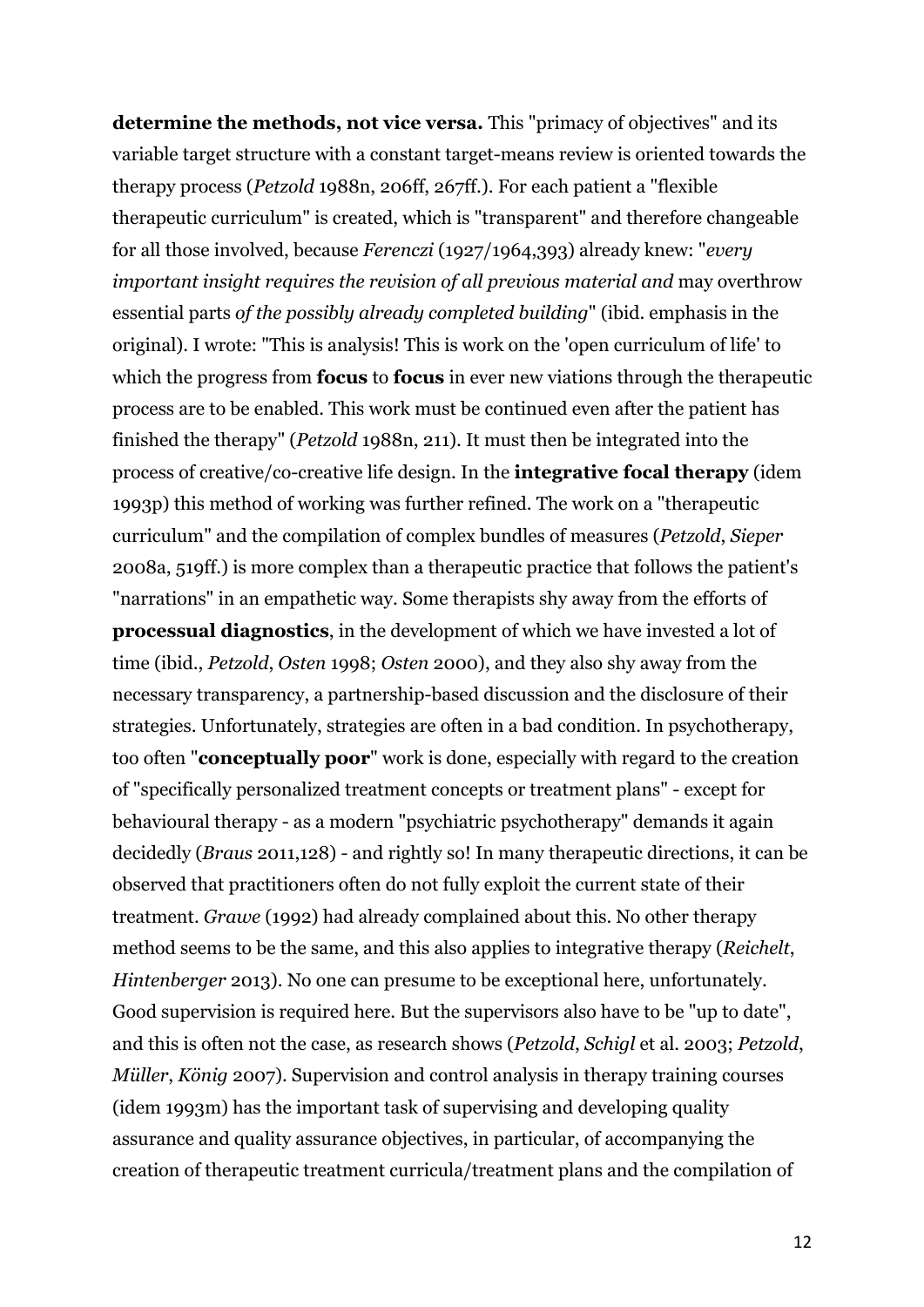"complex bundles of measures", as documented, for example, in integrative therapy journals (*Kreidner*-*Salahshour*, *Petzold*, *Orth*-*Petzold* 2013).

A "**therapeutic curriculum**" in an integrative understanding is always conceived as "**open**". Since it has to be adapted to the most individualized requirements, it is difficult to resort to manualization and only possible with "partially manualizable" standard treatments. After all, the **contents** of the treatment are outlined together with the patients and **goals** (global, rough, fine goals, near goals, distant goals, etc., *Petzold*, *Leuenberger*, *Steffan* 1998) are elaborated cooperatively. Furthermore, the **means** (methods, techniques, media) are selected together, including "accompanying measures", which are compiled in "**combination bundles**". All of this happens as "*joint activity*" and in the "*informed consent*" (*Leitner* 2009) with the patients, in whom the multimodal procedure can be applied in a well-arranged, collectively compiled "bundle" with more chances than if there is lack of transparency. Only an optimal »**bundling**« of up-to-date clinical-theoretical knowledge on the background of current knowledge can be successful (cf. *Petzold*, *Sieper* 2008c, 516ff; *Petzold* 2012n). Modern neurobiological and neuropsychiatric findings are of particular importance, as the books by *Klaus Grawe* (2004), *Günther Schiepek* (2003/2010) and *Dieter Braus* (2011) show.

As an example of the clinical-therapeutic necessity of "**bundling measures**", we take the depression treatment - one of the most common indications for psychotherapy - as an example, among other things, because this is a known problem that is highly relevant for psychotherapists: according to a WHO study, about 50% of depression sufferers are untreated (*Tornicroft* 2007). This means frequent recurrence and chronification. Even after the second untreated depressive disorder, the chances of successful traditional psychotherapy are drastically reduced, often remaining without lasting success, which is true for most mental illnesses. Already *J. C. Reil* (1803, 219) stated: "*It is important that the sick person falls into the hands of a skillful doctor at the first outbreak of his mental distress. The disease progresses, changes its shape, becomes more difficult to cure with its age, and a mistake in the first attempts can make the patient unresponsive to any future plan.*"

With a holistic view of the disease career and life situations of depressive patients, such phenomena of progressive reduction and aggravation make "sense", because the **primary, disease-causing stressors**, which especially include social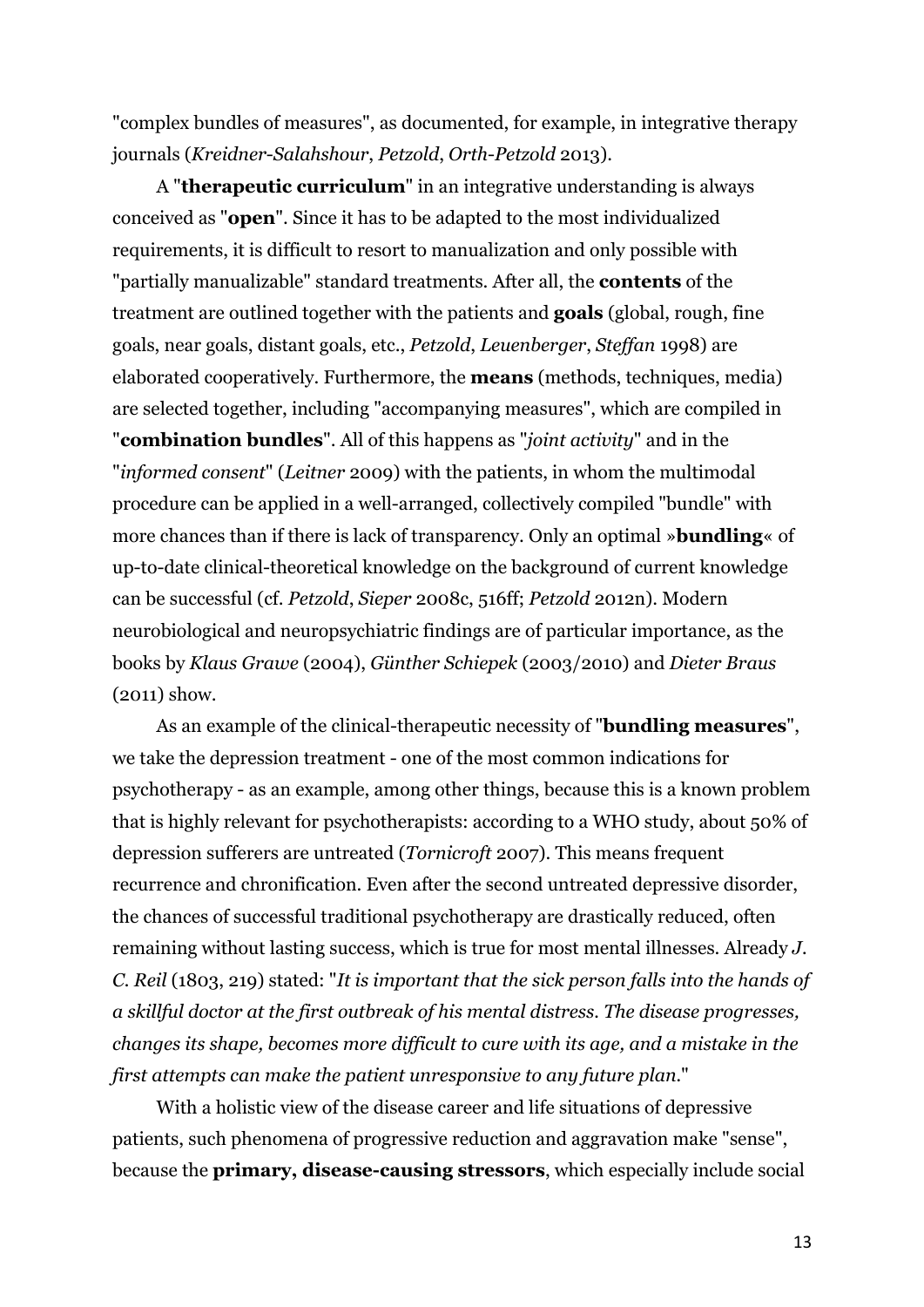burdens, weigh heavily if they come into effect prolonged and cannot be eliminated, as *Robert Sapolsky* (1989,1991,1992) - trained as neuroendocrinologist with *Bruce McEwen*, among others - could show with his groundbreaking investigations of social stress in primates in the wild: "Stress in the Wild" (idem 1990), research results on the dysregulation of stress (idem 1991), which are also confirmed in the work with humans. »Why Stress is Bad for your Brain« (idem 1996) should not only be taken into account by psychotherapists with regard to depression. With the depressive illness, the patient's entire life situation regularly deteriorates, which of course also leads to the repercussions of failure, experienced *defeats* and helplessness: **secondary, disease-related stressors**. Stress experiences, both primary and secondary (stress with disease) are reflected neurophysiologically (*Kendler* et al. 1999; *McEwen* 2007) - a *circulus vitiosus*. But "learned helplessness" (*Seligman* 1975) is not the only consequence, which again becomes the "cause". In addition, dysfunctional cerebral learning is also taking place and brain physiological processes have been observed, such as loss of hippocampal volume when depression is not treated (*Pittenger*, *Duman* 2008; *Sheline*, *Gad*, *Kraemer* 2003). The hippocampus in particular, however, is important as a place of neurogenesis (*Manganas* et al 2007; *Sahay Hen* 2007) and in its significance for complex social or spatially oriented self-regulation. This leads to a loss of competence, which often causes the patients to lose their jobs, or they get worse positions and their social networks shrink, which is associated with social stress. Their movement activity and intellectual interests are decreasing. The loss of self-esteem and identity security exacerbate the symptoms.

This is often due to pathological changes in cerebral neurobiology, the significance of which is increasingly recognized and substantiated by research. *Braus* (2011, 112) has summarised the most important findings in a compact form:

On a functional level, limbic overactivity and subactivity of frontal areas, which are closely related to stress experiences, will be found. At the cell level, there are disturbances in synaptic and cellular plasticity, a lack of BDNF secretion (*Krishnan*, *Nestler* 2008), a lack of biogenic amines in the nucleus accumbens and subgenital anterior cingullum, an elevated cortisol level, an endorphin deficiency in periaqueductal grey, and too much phasic dopamine in the ventral segment that projects to the amygdala" (*Braus* 2011,112).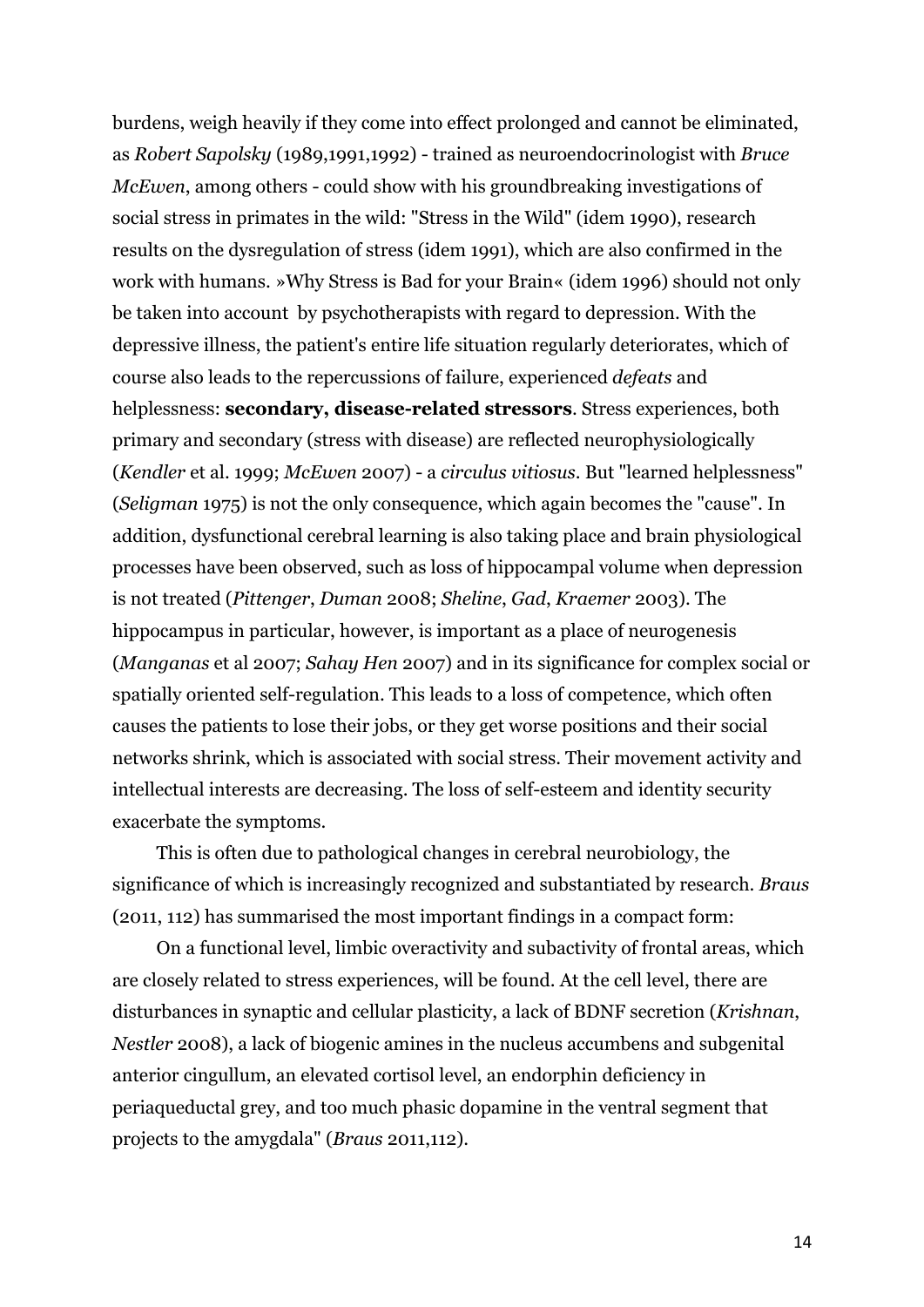Among other things, he refers to the dysregulated function of dopamine and serotonin transports, a reduced hippocampal volume, a specific molecular signature of the amygdalae, vascular lesions in the prefrontal cortex, genetic influencing factors (ibid) - a multiple-influenced brain that interacts with somatic problems such as metabolic syndrome, diabetes, etc. He also refers to the fact that the brain is affected by a variety of diseases, such as metabolic syndrome and diabetes. In addition, there are also social problems in "sick" social networks/ convoys that cripple or hurt. Such a **multimorbidity** requires multiple interventions.

In a nutshell, we can say: it is about the elimination of external stress triggers and the buffering management of disease-related, secondary stress, continuing to change stressful situations, then it is about calming the limbic system or a re-signing of the amaygdalae and finally about positive stimulation of the nucleus accumbens and the frontal areas.

All this is not possible only through the regulation of antidepressants, but also, in many cases, not without them. *Braus* (2011, 113) proposes besides medication also "psychotherapy, sociotherapy, movement, placebo, enjoyment training, social rhythms" for the treatment, a program that has always been standard in the multimodal praxeology of the integrative approach (placebo excluded so far), not only in the depression treatment - enjoyment training is called "gentle thymopractic" for us or "soft thymopractic".

Such multimodal therapy is not so easy to carry out, however, especially outpatient treatment, as the patients' motivational systems (*Jäkel* 2001) are largely "deactivated". "Negative-adaptive neuroplasticity" may play a role in this (*Pittenger*, *Duman* 2008). The brain adjusts itself to "**depressions**" with chronification. The plural is indeed necessary because depressive illnesses are far more diverse than psychotherapists have assumed so far. The diagnostic manuals (ICD, DSM) and the psychological survey tools (*Beck* et al. 2001; Hauzinger, *de Jong-Meyer* 2003) do not adequately capture depression and the psychoanalytical and gestalt therapeutic view of a "self-directed aggression", which we have also represented in the past, misinterpreted them. Psychodynamic (*Mentzos* 1995) and humanistic-psychological models need to be rethought in the light of the neurosciences. These new findings must of course have consequences for psychotherapy, including the fact that psychotherapists of all "schools" deal with the neurobiology of mental illnesses in a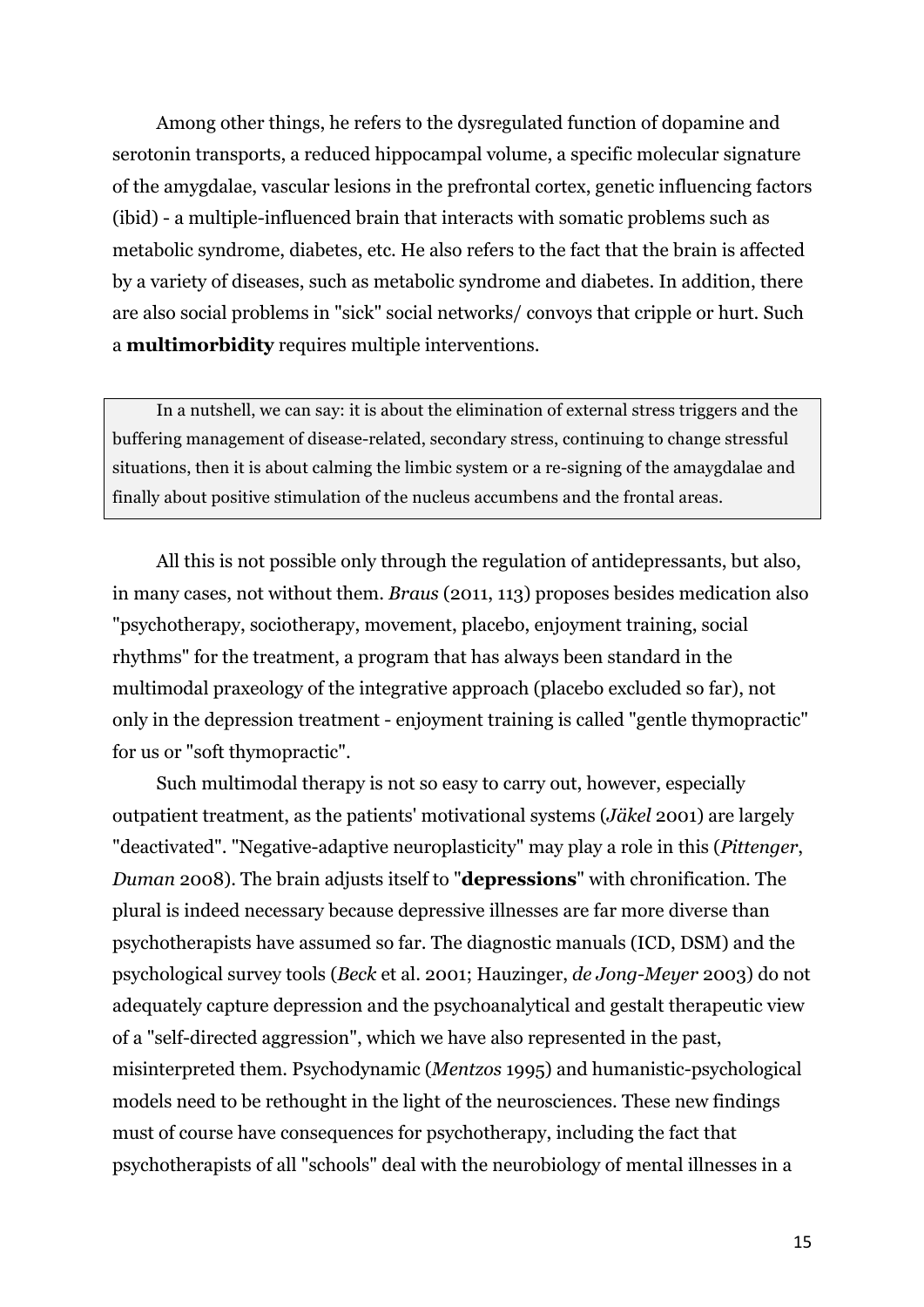much more intensive way than they have done so far, and if necessary revise their concepts and practices. For non-medical and medical colleagues who are not specialised in neurobiology, cooperation with modern neuropsychiatrists should also remain the rule rather than the exception, and the often precarious devaluation of psychiatry must be revised with a view to its new developments, if they are implemented in practice. This also requires a greater willingness on the part of psychiatrists to cooperate with other therapeutic professions, because "drugs are not everything" and alone do not usually guarantee sufficient treatment success. On the other hand, without specific personalised medication (*Braus* 2011,128), which has to be finely controlled and coordinated, the treatment of *major depressions* (DSM IV), but also of "moderate depressive episodes" (ICD-10, F32.1), in which the demands of everyday life can no longer be met or - in case of daytime fluctuations - only be managed temporarily, **not** or only very insufficiently. Yes, even in the case of a "mild depressive episode" (F 32.0), which should not be taken lightly at all, because it is often the first step towards a second and multiple illness, one should consider a drug-based co-treatment which, however, must be coordinated with all other measures in the "**therapeutic curriculum**" and in the "**treatment bundle**", but above all with the patient's **situation in life**. An intensive examination of modern medications and their neurocerebral effects can break down prejudices and support the **psychoeductively** supported (*Hornung* 1998) drug cooperation as a *adherence*, binding commitment (not as "*compliance*"). Patient information is important and already legally required in order to obtain *informed consent* (ibid.). With the rapid developments in research into the neurobiology of depression and the associated pharmacological possibilities (*Bauer* et al. 2005; *Krishan*, *Nestler* 2008), new treatment options will undoubtedly be opened up.

It is only important that these developments do not lead to a dominance of medical treatments under cost pressure, because they are not sufficient for "health, enjoyment, ability to work, ability to love, social participation and participation in cultural work, as well as the development of a personal art of living" - *Janet*, *Freud*, *Adler*, *Foucault* composing and further-thinking (*Petzold* 1999q; *Petzold*, *Orth*, *Sieper* 2013).

Critical alertness is therefore called for in any case, because neurobiological and pathophysiological depression research is still at the stage of a new breakthrough despite considerable recent successes. However, the health care system is in danger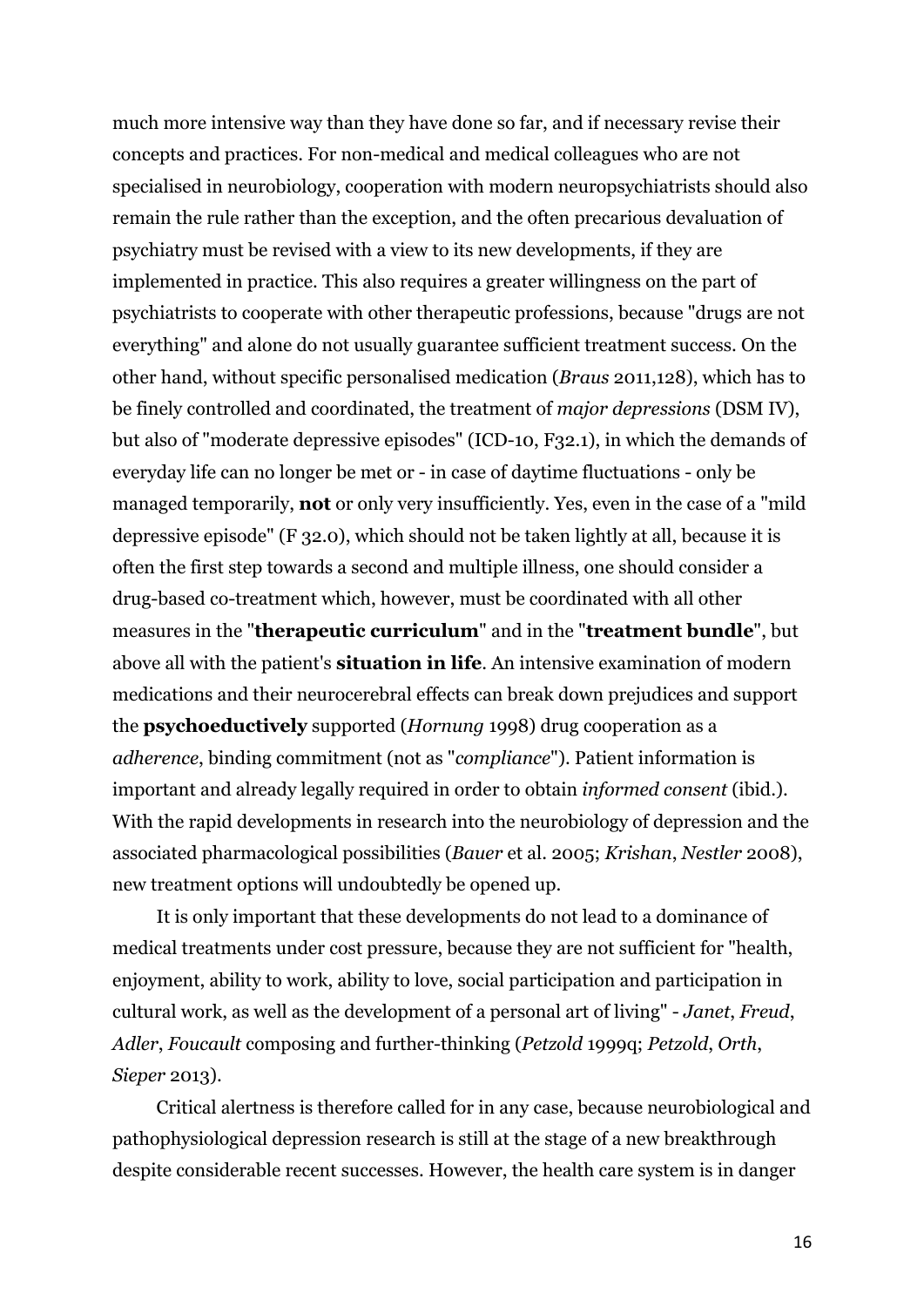of being subjected to a new economic cutback, sometimes even of abandonment. Psychotherapy must also be alert and sober and self-critical about its rather weak to moderate effects in severe, chronic depression (and other serious disorders). This is somewhat better for newer, integrative and combinatorial approaches, but not yet optimal. *McCullough's* (2006) »**cognitive behavioral analysis system of psychotherapy**« (**CBASP**), which combines behavioral, psychodynamic and interpersonal concepts - not convincing in theory and without a neurobiological foundation - apparently shows good effects, whereby the highest effectiveness was achieved in the *combination* of CBASP and antidepressant medication! (*Cellar*, *McCullough* 2006). The active, practicing procedure - also beyond the therapy time can be seen as an important mechanism of action in this approach. »**Mindfulness based cognitive therapy«** (**MBCT**, *Segal* et al. 2008) also shows results that are superior to traditional treatments, especially in terms of depressive redicidal treatments (*Coelho* et al. 2007; *Piet*, *Hougaard* 2011). The approach combines/integrates mindfulness practice ad modum *J. Kabbat-Zinn* (2004) with classical, cognitive behavioral therapy, whereby the work on negative cognitions is supplemented in a very meaningful way by a stress-reducing exercise programme, which - if one looks at the neurobiological connections of stress and depression mentioned above - has a useful, stress-absorbing effect. Here, too, the value of theoretically based, combinatorial treatments is clear compared to monomethodological approaches. All in all, there is still a great need for research into chronification, class affiliation and sustainability and it is necessary to study these approaches using neuroscientific methods in order to understand their effects *on the brain level*.

"Unravelling the pathophysiology of depression is a unique challenge. Not only are depressive syndromes heterogeneous and their aetiologies diverse, but symptoms such as guilt and suicidality are impossible to reproduce in animal models" (*Krishnan*, *Nestler* 2008, 1). Indeed, and that is why the interaction of psychological and neurobiological research and treatment is essential. "Recent studies combining behavioural, molecular and electrophysiological techniques reveal that certain aspects of depression result from maladaptive stress-induced neuroplastic changes in specific neural circuits. They also show that understanding the mechanisms of resilience to stress offers a crucial new dimension for the development of fundamentally novel antidepressant treatments" (ibid.).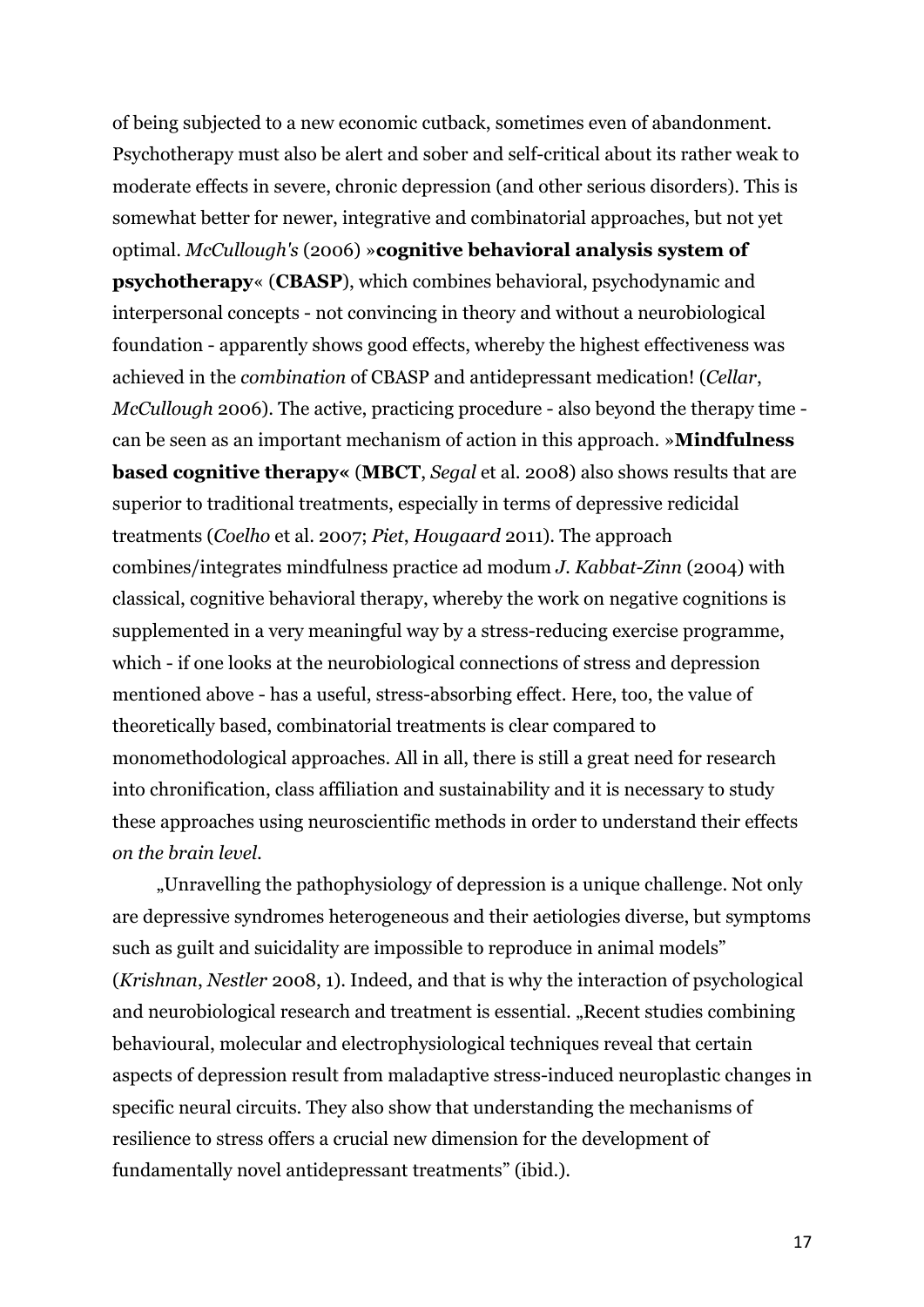The importance of stress and hyperstress as a very important component for the emergence of vulnerabilities (*Charney* 2004) and for the genesis of depression is increasingly demonstrated by research. *Sterlings* (2004,2012) **allostasis** model, i. e. the "attainment of stability" with high stress requirements due to "adaptive change", offers a useful perspective for explaining the development of burnout reactions as "erosion of the individual's ability to withstand stress" (*Petzold*, *van Wijnen* 2010), with "social stress" having a particularly stressful effect (*McEwen*, *Giranos* 2010). The "body", the brain, the whole organism **and** the subject, try to compensate for excessive demands, threats, humiliation, fear, etc., which can no longer be regulated by the usual **homeostasis** processes, by **allostasis**, adaptations, as I had already investigated at an early stage for the "overstraining situations" of foreign workers in the automotive industry (*Petzold* 1968b). This leads to the erroneous control of "**regulatory competence**" (*Petzold*, *Sieper* 2012). Today, the high health costs of exaggerated **allostasis** can also be demonstrated neurobiologically and immunologically (*McEwen*, *Wingfield* 2003 *Hüther* 1996,1997). We know that stress or excessive demands lead to an increased release of glucocorticoids, which - if normalizing down regulation cannot take place, as is the case with traumatic and post-traumatic stress disorders (*Petzold*, *Wolff* et al. 2000,2002; *Yehuda* 1997,2001) - can lead to damage to the hippocampus, which impairs orientation and memory performance. We typically find this also in depression. This leads to social retreat, which in turn strengthens depressive behaviour: again a progressive dysregulating *circulus vitiosus*. The central concept of **regulatory competence and performance** in integrative therapy comes into play here:

In **regulation systems** with "**dynamic regulation processes**" we understand "*regulation competence*" to mean the control programs of regulation processes (i. e. the narrative/structures, the "software") and "**regulation performance**" to mean the execution of regulation processes according to these programs (i. e. the sequence patterns).

»In the regulatory system, both enable the basic ability of the organism or the subject emerging from this biological basis to control processes in various areas - from the *intrasystemic/intrapersonal* level, such as the biochemical level, to the level of endocrinological processes (e. g. HPA axis), emotional and cognitive regulatory processes, to highly complex regulatory patterns of the "**self-regulation**" of the entire regulatory system, which also includes the management of *intersystemic/interpersonal* regulation processes and development processes and perspectives. Control programs for the regulatory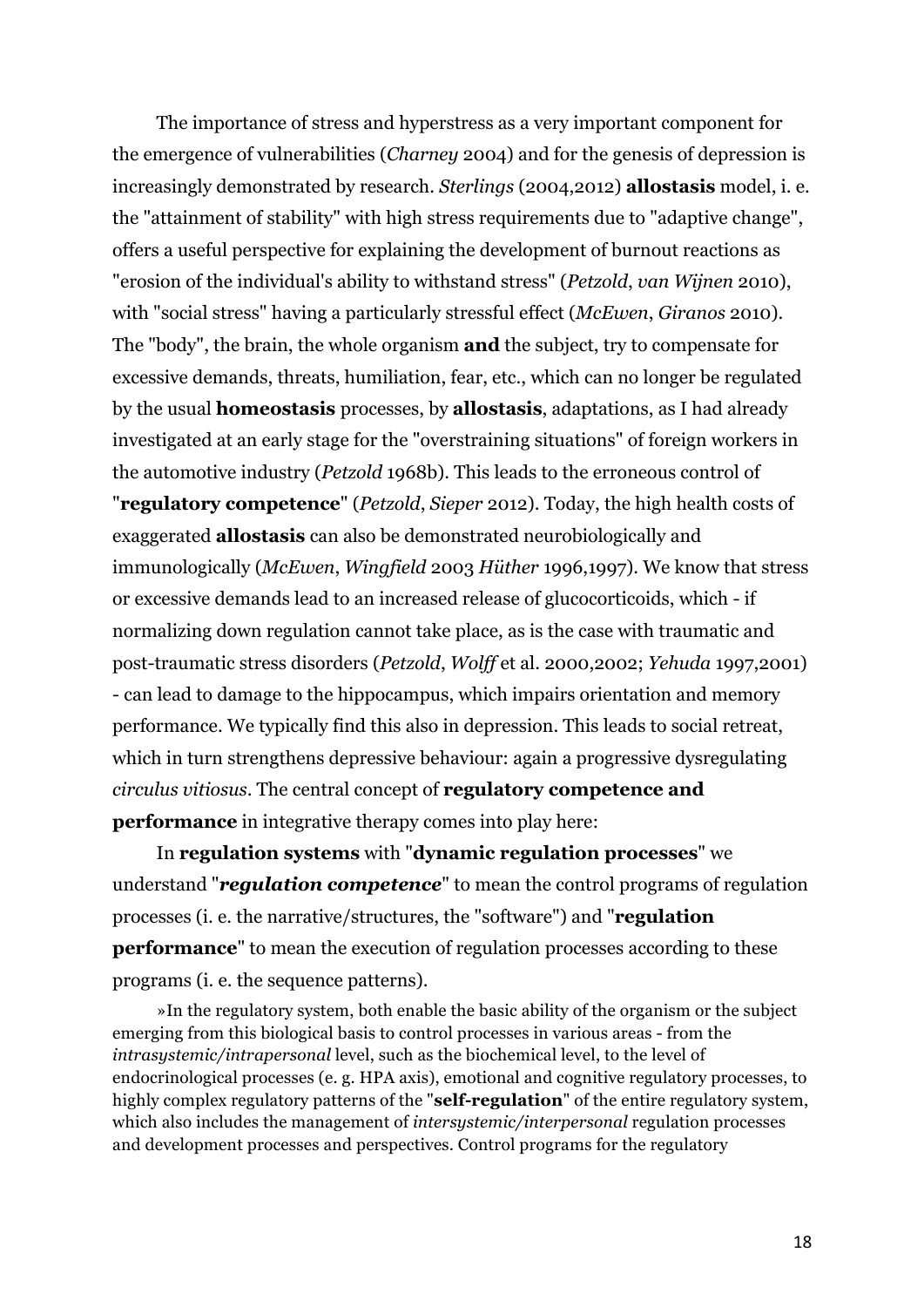competencies that control performance at different levels are called narratives (schematics, patterns, scripts)« (*Petzold*, *Sieper* 2008a, 559).

The restabilisation of unstable regulation systems - for example through crisis intervention - or the transformation of allostatically dysfunctional regulation systems by means of multi-dimensional, change-effective "bundles of measures" will then be a central task of curative therapy. In addition, however, the topics of psycho-hygiene, prevention and the use of methods of health-oriented psychotherapy, health counselling and health coaching are becoming increasingly important (*Petzold* 2010b; *Ostermann* 2010).

The interaction of pathophysiological and socio-ecological stress factors will become a core issue for research and therapy. We can therefore only partially follow the conclusion of *Maria Oquendo* and *Ramin Parsey* (2007,542) when they conclude from some very interesting neurobiological studies:

"Often patients tell us that they feel stressed under circumstances in which others do not, that they are less reactive to friendly people around them than they want to be, and that they are hypercritical. These three studies are evidence that such characteristics, which the patients may view as personal failings, *are instead deeply rooted in their brain's biology*. Reconceptualizing the nature of their negative cognitive-behavioral self-image may bring them some relief from their discouragement with themselves and help reopen the possibility of therapeutic change" (ibid. my emphasis).

Such **psychoeducational** clarification is important. We are talking about "agogic" work (*Petzold*, *Bubolz* 1976; *Sieper*, *Petzold* 1993),"theory as intervention" (*Petzold*, *Orth* 1994). For it is not only the "deep rootedness in the biology of the brain" that is at stake, but also the cognitive assessments (appraisal) and emotional evaluations (*valuation*) of **reflective body subjects**, which must not be ignored in a neurobiological viewpoint (*Petzold* 2012a, 516; *Petzold*, *Sieper* 2012a). If we leave aside the genetic and epigenetic determinants, which can also play an important role in depressive disorders (*López*-*León* et al. 2008; *Krishnan* et al. 2007), we are faced with the question of "hen or egg", and it is more likely to assume a circular dynamics. External "stressful life events" promote the development of vulnerabilities and thus depression (*Kendler* et al. 1999), unless our clinical experience, crisis intervention and relief buffer (*buffering*) the stress and promote the training of **resilience** through counselling (*Petzold* 2005f), social support and resourcing (*Petzold* 1997p). Shielding therapy (*shielding*) with safe-place offers and techniques such as "inner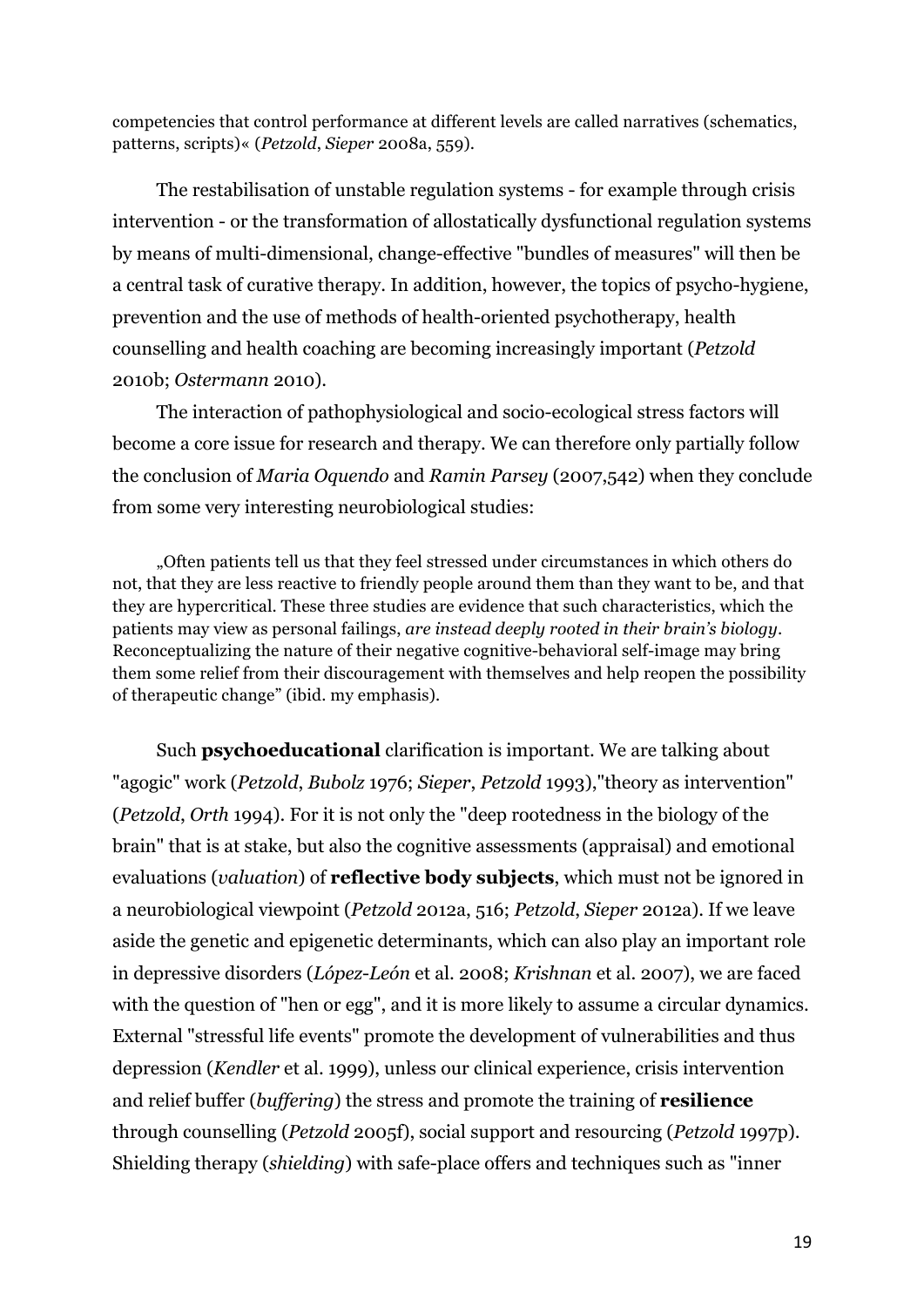support" and network interventions (*Petzold* 1975m; 1997p; *Hass*, *Petzold* 1999) is also helpful, as I was able to show in a study with supporting social networks in the case of elderly patients (*Petzold* 1979c). On the basis of such "protective factors and processes", resilience can develop or be strengthened by existing rescilicences (*Bonanno* 2012; *Petzold*, *Müller* 2004) in the sense of our "**protective factor -> resilience cycle**" (see 4.1 below). This means that experiences of "social-defeat stress", which promote depression and have a neurophysiological effect, can be buffered (*Berton* et al. 2006).

It is not the place to discuss the manifold findings and discussions on the disruption of the *serotonergic* and *noradrenergic* system, the overload or underestimation of the level of these neurotransmitters and their synaptic resorption, or on the "monoamine hypothesis of depression", which is naturally important in the context of research history, but "the cause of depression is far from being a simple deficiency of central monoamines". (*Krishnan*, *Nestler* 2008). The role of glutamate and ketamine (*Maeng*, *Zarate* 2007) is also discussed and the function or functional impairment of dopaminergic reward systems in depression (*Nestler*, *Carlezon* 2006). New findings are also coming from orthomolecular medicine, which assumes the influence of omega-3 fatty acid on the serotonion balance (*Sarris et al.* 2009). In general, important and therapeutically relevant findings on the subject of depression and other mental illnesses are still to be expected from nutritional research. The good effect of "endurance therapy, running therapy" on depression has been investigated many times (*van der Mei*, *Petzold*, *Bosscher* 1997; *Waibel*, *Petzold* 2009). All of this is intended to illustrate the complexity of the contexts through which we are gaining more and more knowledge relevant to therapy through neuroscientific research (cf. *Braus* 2011,106ff), because we have to be aware that the brain is the central "stress organ" of humans and that its overload is manifested in pathologically altered behaviour, which in turn has a stressful effect on itself and represents negative feedback. It causes "learned helplessness" and increases further negative **allostases**, inhibits neuroplasticity or promotes negative plasticity effects. Therefore, new illnesses require fast and effective, focally therapeutic and situation-appropriate, complex, action-plural help (*Petzold* 1993p), which is usually not required in conventional psychotherapy, which is not integrated into case-work processes. Long-term strategies based on long-term treatment are here dysfunctional, such as *Freud's* assertion:"The driving force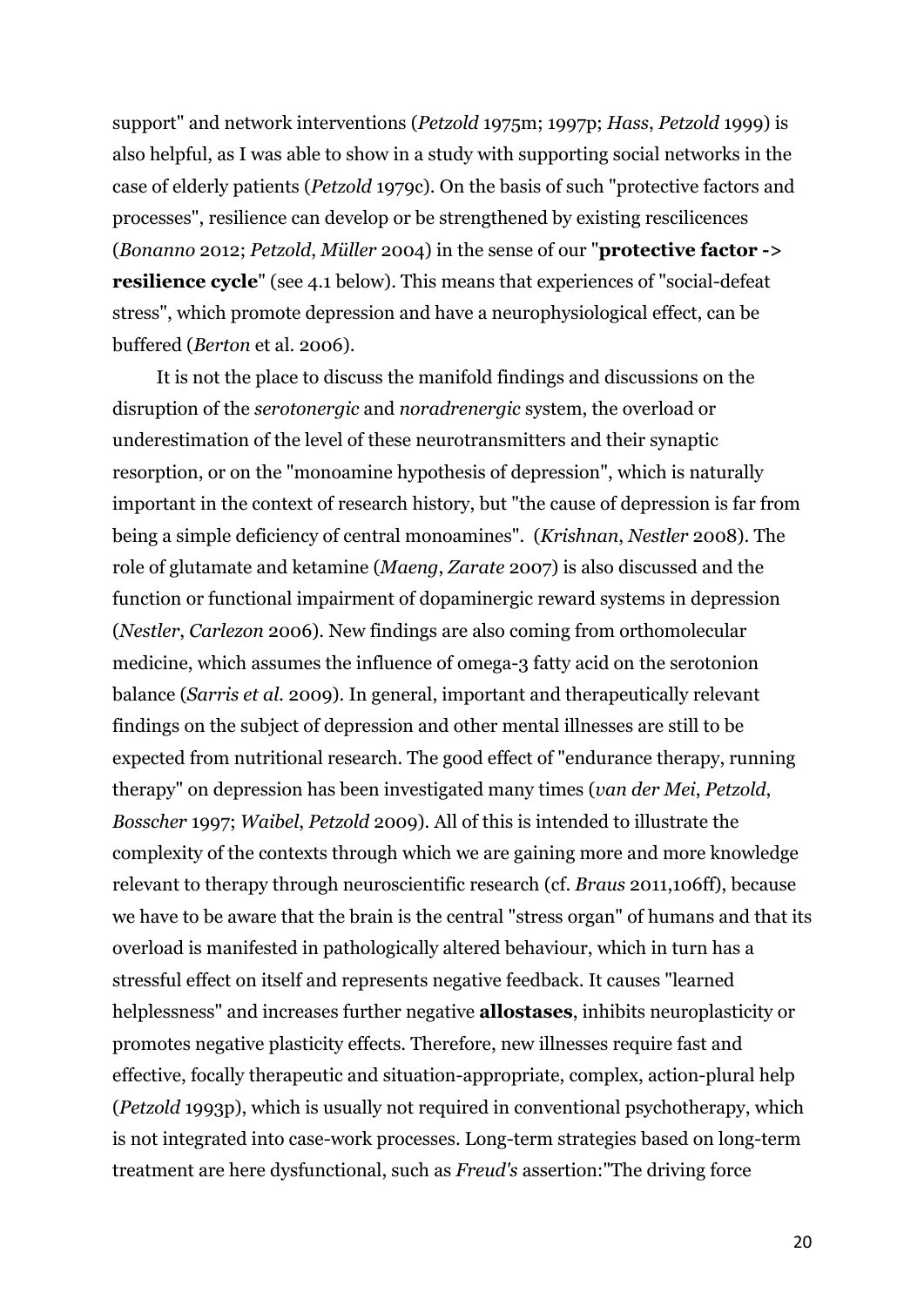behind the therapy is the patient's suffering and the desire to heal that arises from it... the driving force itself must be maintained until the end of the treatment; any improvement will result in a reduction of the patient's suffering" - according to the father of psychoanalysis<sup>16</sup>, who, with this position, caused enormous negative effects for patients - one has to unfortunately express this with *parrhesia* - because they still have an effect today. He made a very serious statement! It has no evidence of any kind of research whatsoever<sup>17</sup>.

Long-term strategies are of course also indispensable for chronic diseases with "ruined life situations" - but not "on the couch", which passivates, but with "bundles of measures", in which **bio-psycho-social-ecological** and **sociotherapeutic** accompanying aids become indispensable (*Hartz*, *Petzold* 2010,2013; *Hecht* et al. 2013; *Jüster* 2007). They also have a cerebral altering effect (*McEwen* 2003; *Sterling* 2012) by reducing social dysstress and other psychophysical burdens as well as by systematically changing negative allostases that have already occurred and impairing the regulatory competence and performance of people. Supporting medications and measures to promote resistance are sometimes an indication of support. New developments in research are also expected to open up further opportunities (*McEwen* 2007; *Sapolsky*, *Rodrigues* 2009). The longer the negative career lasted (*Petzold*, *Hentschel* 1991) and the more general the effects of chronification in the psychophysical internal space and in the psychosocial and ecological context are (association, neglect, addiction, messie-behavior<sup>18</sup>, deviance), the more comprehensive the necessary measures must be and the longer they can become, up to long-term career guidance, as we know it from addiction therapy (*Petzold*, *Schay*, *Ebert* 2004; *Petzold*, *Scheiblich*, *Lammel*, in Vorber.).

<sup>16</sup> *Freud, S.,* On the Initiation of Treatment, 1913, Study Edition, loc. cit. 202. *Freud* argues that this is "insofar as analytical therapy does not make the elimination of symptoms its next task". (Lectures on the introduction to psychoanalysis, 1916/17, volume 1,1969, p. 419). As early as 1905, in his lecture "On Psychotherapy" (study edition, loc. cit., p. 114), he sets himself apart from the proposition of *asceticism* that it is the doctor's duty to "heal safely, quickly and pleasantly" (in *Aulus Cornelius Celsus*, De medicina III, 4.1).

<sup>&</sup>lt;sup>17</sup> *Freud's* own failures - he was not able to deal with any of his major "cases" successfully (cf. *Sulloway* and *Grünbaum* in *Leitner*, *Petzold* 2009) - are not empirical evidence, but rather false causal distributions. He himself was very reluctant to realistic-empirical investigations (ibid., pp. 440-443).

<sup>18</sup> *Pritz* 2009; *Rehberger* 2007.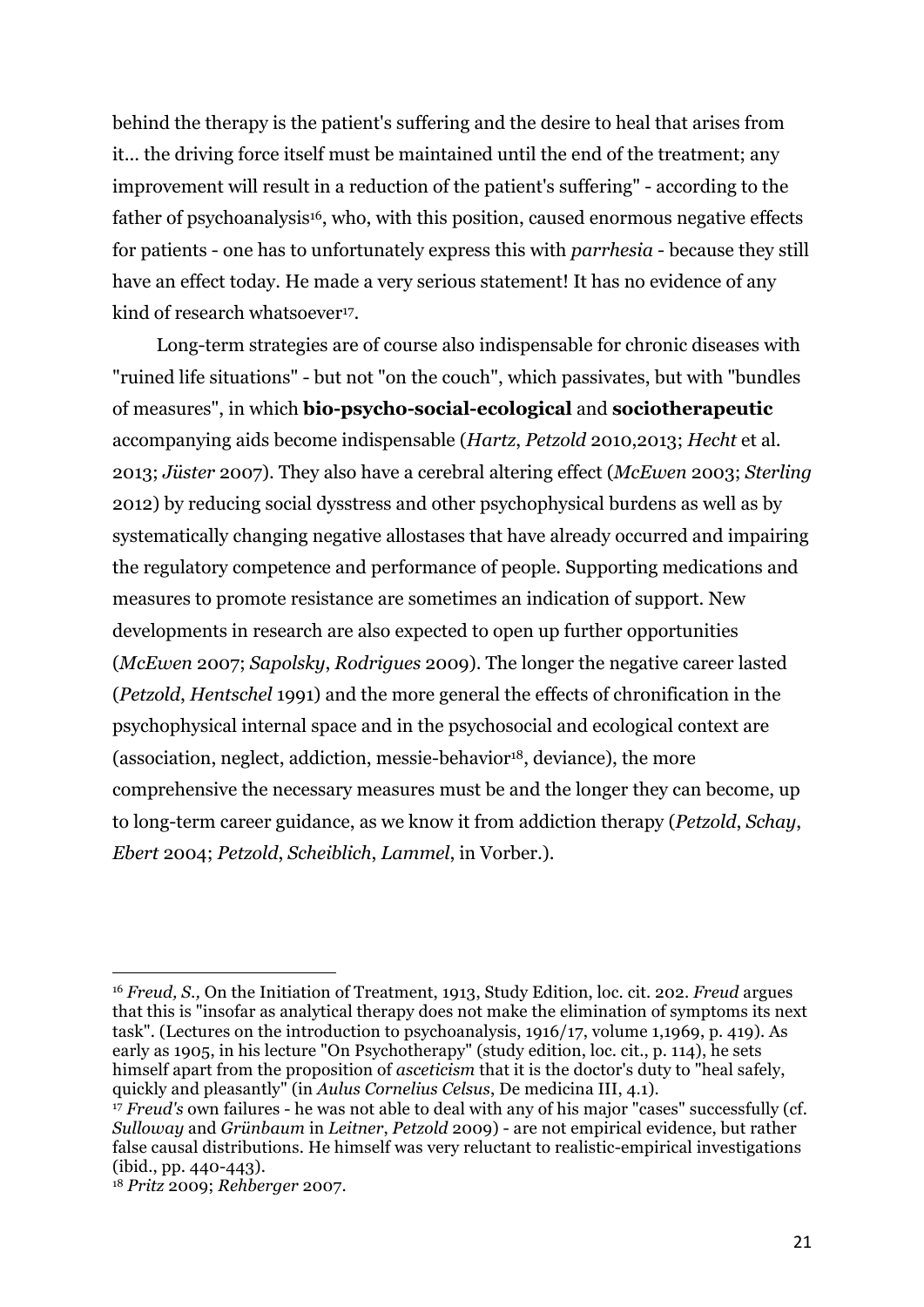In order to show a spectrum of possible interventions in the integrative approach, we use an example from a work on will therapy, which we have presented in *Petzold*, *Sieper* (2008a, 499ff).

*»It is a 47-year-old married childless depressive patient from the lower middle class, a materials tester who has fallen out of work due to his illness. For years, he was 'treated' by his family doctor with inadequate medication and occasional conversations. Much too late and cronified, he comes into a specialized therapy.«* It is a patient with a major depressive disorder (DSM-IV) or with a recurrent depressive disorder (ICD-10) with a prolonged "career" without treatment or with inadequate and incorrect treatment. It is not a question of presenting a treatment process, but of showing possible perspectives on the basis of which a "**therapeutic curriculum**" and a "**bundle of measures**" can be put together with the patient, possibly with his relatives or a case work conference. First of all, it is important to have a broad view, which should not be limited by an anticipated lack of resources.

The often prevailing attitude of "writing off" such chronified patients, i. e. not having the **will** to invest in them - whether they are paid for by health insurers or by therapists - is not only inhuman, but also uneconomic, provided that there are opportunities to successfully treat and rehabilitate such patients. It would, however, be necessary to have the will to invest in them, to make coordinated use of complex treatment approaches in such a way that they are financed as such an "overall package". Up to now, patients in Germany have largely relied on their own resources, the commitment and ingenuity of their therapists and their own and their relatives' efforts to plan and implement such a "complex and integrative therapeutic curriculum" (**KIT**), e. g. in the context of integrative focal and short-term therapy (**IFK**), which is supported by the case work concept of an 'optimal process facilitation' (**OPF**) (*Petzold* 2005r, *Jüster* 2007), i. e. by career-accompanying psychosocial counselling and support (*guidance*), which always takes place under a network perspective - even in two-person contact. This is because she always keeps an eye on the 'mental representations' with her collective cognitions, emotions and volitions (*Müller*, *Petzold* 1998) of the network members and tries to influence them positively (*Petzold* 2005r, 2009h). Such an optimized case management (**OPF**) serves the purpose of changing the lifestyles of the client and his or her reference group in the given environment according to the concept of "*process fascilitated*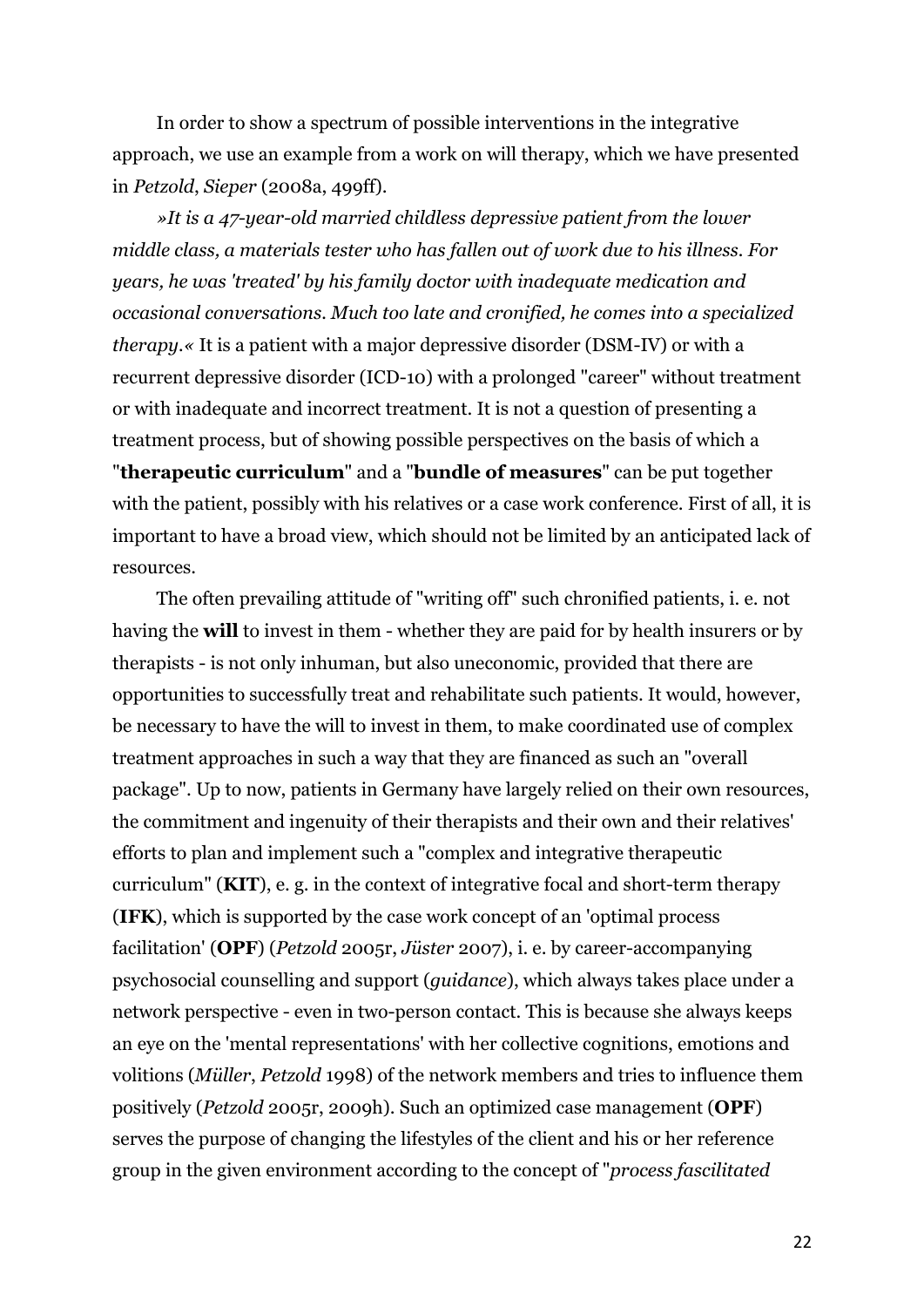*lifestyle reorganization*", because the ultimate goal is to change dysfunctional lifestyles (*Petzold* 2005r; *Jüster* 2007). This requires both the patient's "individual will" and the cooperative, "collective will" of his family and reference group, his convoy (*Hass*, *Petzold* 1999). In this context, the differential target structures that are essential for therapy must be worked out. In the field of integrative addiction and drug therapy (*Petzold*, *Schay*, *Ebert* 2004; *Petzold*, *Scheiblich* 2006; *Petzold*, *Scheiblich*, *Lammel* in Vorber.) such treatment plans have proven their worth, as they are frequently documented19 in treatment journals. For the patient of our example, which was developed in a volition therapeutic context (*Petzold*, *Sieper* 2008a), the following goals were to be targeted (indicative goals and general objectives, *Petzold*, *Leuenberger*, *Steffan* 1998):

Elimination or reduction of symptoms, improvement of living conditions, health promotion and personality development. For this purpose, a **KIT** (with **OPF** support if applicable) should provide the following possible means, i. e. measures or bundles of measures and methodological approaches, from which a **realisable** "package" (bundle) must be put together. Selection and compression must be carried out in order to avoid excessive demands - a risk for depressive patients - and the timing of the measures is also important:

- I. **A modern antidepressant medication** (in coordination with the psychiatrist) -> requires a willingness to cooperate with medication;
- II. **Intermittent focal therapy** (IFK, *Petzold* 1993p) as a medium-term career companion or as continuous medium- to long-term therapy. -> requires a willingness to cooperate; The IFK contains the following possible focuses of the alteration of negative schemata, i. e. dysfunctional narratives and scripts (*Petzold* 1992a, 901ff.):
	- a) change of **negative cognitions**, e. g. sensu *Beck* (et al. 2001) and dysfunctional control beliefs (*Flammer* 1990), development of positive "**cognitive styles**" through *cognitive modeling*.
	- b) change of **negative emotions**, e. g. dysfunctional "**emotional styles**", e. g. learned helplessness, sensu *Seligman* (1975), hopelessness, resignation through *emotional modeling* (*Petzold* 1992a, 799ff.)
	- c) change of inefficient volitions and dysfunctional "**volatile styles**" by volitional empowerment (*Petzold*, Sieper 2008a), *volatile modeling*
	- d) change of dysfunctional "**socio-communicative styles**" to functional ones, through training of social competence and performance.

 <sup>19</sup> http://www.fpi-publikation.de/behandlungsjournale/index.php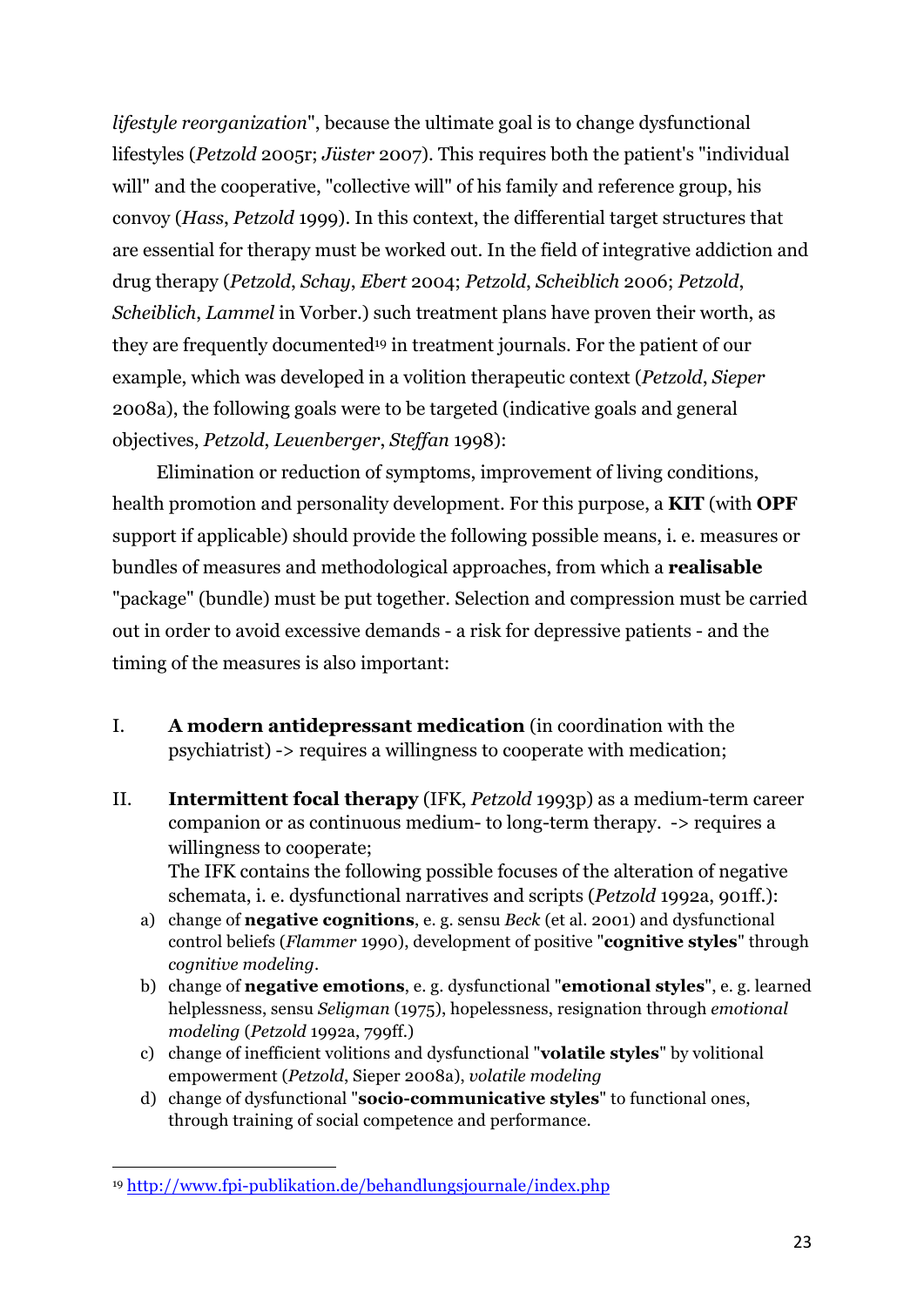- III. **Network therapeutic measures** to promote connectivity (*Hass*, *Petzold* 1999) -> requires a willingness to cooperate, possibly also on the part of network members with the following possible focal points:
	- a) strengthening of the *family* network through family and couple therapy (*Petzold* 2010g); encouragement to purchase a pet (pet therapy, *Petzold* 1969b, *Stubbe* 2012)
	- *b)* reactivation, rebuilding and maintenance of the amical social network with a good narrative culture (*Petzold* 2003g) and promotion of processes of "mutual empathy" (cf. here 3.1, *Petzold*, *Müller* 2005/2007), *network enrichment*
	- c) establishment of a collegial social network with a good culture of discussion, e. g. in retraining and reintegration measures (*Petzold*, *Heinl* 1983; *Hartz*, *Petzold* 2013), *network enlargement*
	- d) establishment of a network of contacts, for example in sporting or adult-imagery contexts and activities of social commitment (*Sieper*, *Petzold* 1993; *Petzold*, *Orth 2013*), *network empowerment*
- IV. **Body, movement and sports therapeutic measures** -> requires a willingness to cooperate in the following possible focal points:
	- a) running therapy, endurance sports, especially for depressive disorders (*van der Mei* et al. 1997; *Waibel*, *Petzold* 2009), condition building, *body enrichment*
	- b) tone regulation, relaxation training, complex mindfulness, breath activation, sleeping aids (*Petzold* 1974j; *Petzold*, *Moser*, *Orth* 2012)
	- c) start of a sporty path, preferably a budo sport (*Petzold*, *Bloem*, *Moget* 2004)
	- d) promotion of a health-conscious and healthy lifestyle (nutrition, landscape experience, green exercise and green meditation, garden therapy, *Ostermann* 2010, *Petzold* 2010g, 2011m; *Petzold*, *Orth*-*Petzold*, *Orth* 2013)
- V. **Agogic and creative therapeutic measures** (*Sieper*, *Petzold* 1993; *Petzold*, *Orth* 1990a) -> requires a willingness to cooperate and has the following objectives:
	- a) promotion of vocational reintegration, work behaviour and resilience (*Hartz*, *Petzold* 2013)
	- b) promotion of educational motivation and education behaviour (*enlargement*)
	- c) promotion of sensory perception and creative expression (*enrichment*)
	- d) promotion of interests, social commitment, leisure activities (conversation circles, hobbies, experiencing nature, *Petzold*, *Orth*-*Petzold*, *Orth* 2013).20
- VI. **Metatherapeutic measures** with emancipatory and cultural therapeutic goals (*Petzold*, *Orth*, *Sieper* 2010,2013a) -> requires a willingness to cooperate in this field:
	- a) processing the experience of illness as such, i. e. treatment and processing of the disease career and its psychological and social effects
	- b) reflection on the psychosocial, possibly economic and political backgrounds and contexts of the disease

 <sup>20</sup> The purchase of a pet (pet), e.g. a dog or a cat, has for many people an inspiring curative effect, especially in connection with nature experiences, e.g. walks with the animal, (*Petzold* 2013e).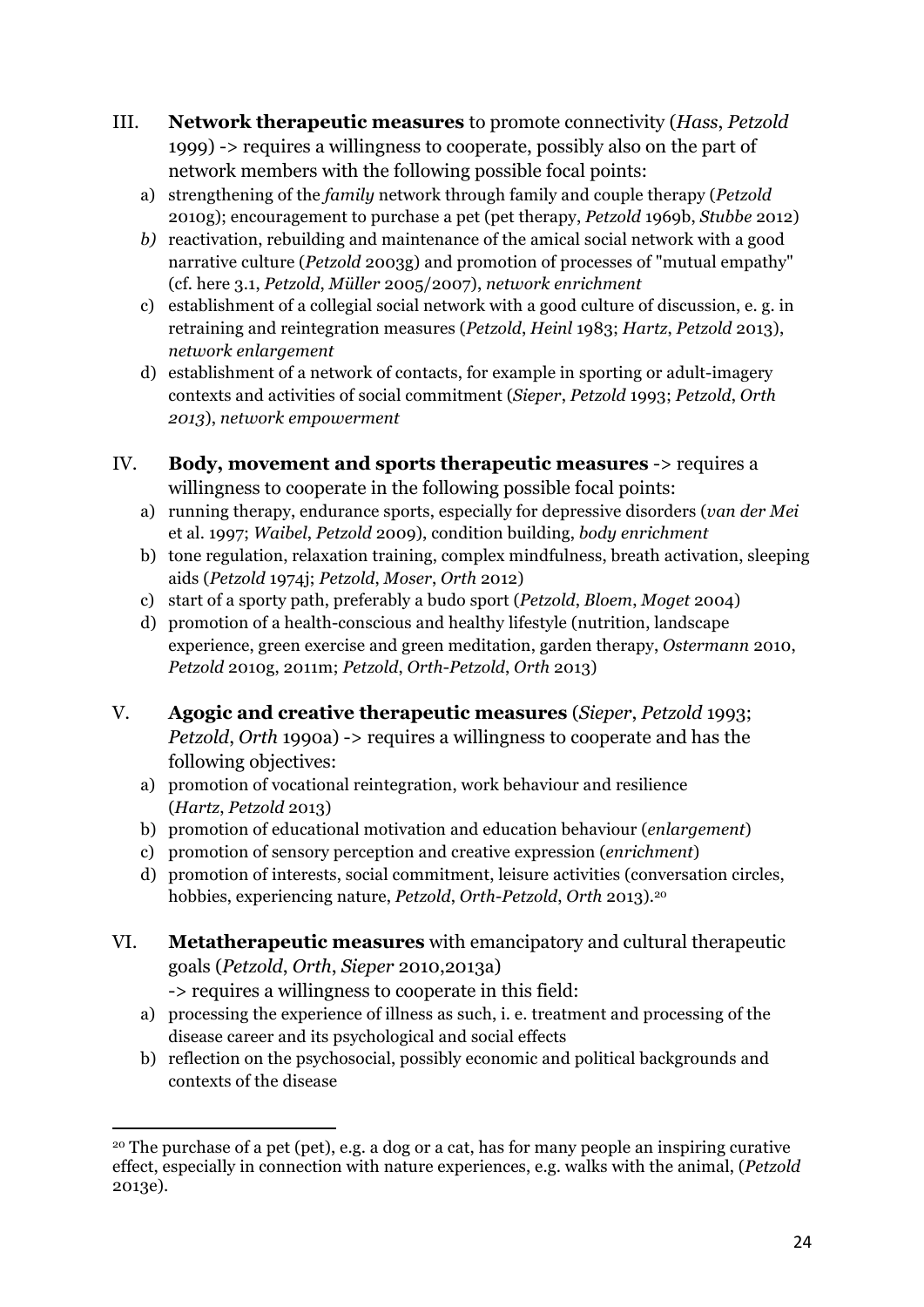- c) reflection on the experiences with therapy and aid agencies, e. g. decreasing motivation of the search for help through uselessness experiences (*Petzold* 1980c)
- d) awareness of what counts in life, does well and is important in order to pursue it in the sense of personal and communal "art of living" (*Petzold* 199q) and altruistic attitude and public welfare orientation (*Petzold*, *Orth* 2013; *Petzold*, *Sieper* 2011) (*empowerment*, *Petzold*, *Regner* 2006).

The quoted works show - and the majority of them have been published by our own staff - that we have worked on all these topics theoretically, researchingly and praxeologically for many years.

Such a complex and multi-professional programme is carried out by a network of "helpers" during in-patient stays or in a day clinic, a regional treatment centre such as those well developed in the Netherlands, or in a group practice, which is based on an explicit "collective will" and coordinated by therapists or case managers who work in an integrative and differentiated manner (*Jüster* 2007), can take into account the fact that man is a "whole" in his social and ecological relationships. This is when sustainable successes and lifestyle changes can be achieved. Of course, for the individual measures and the **entire bundle of measures**, the **patient's will** must be won, his *decision* must be made: "Here I can and want to work on a "lifestyle change", a will that has to be reaffirmed time and again and supported therapeutically, so that it is sustainable and stable in its *persistence* (*Petzold*, *Sieper* 2008a, 529).

Even in an individual practice, there are certainly good opportunities to implement such a programme if one builds on the offers of adult education (adult education centres - they are the best "cotherapist" of the practising therapist), popular sport, hiking clubs, choirs, municipal activities, urban gardening movement etc. and builds up collegial networks, as well as using the *family* and *amical networks*, where they are present and can be activated. A "therapeutic curriculum" and a solid package of measures can certainly be successfully implemented by using such resources. Part of the therapy is then accompanied and supported by the implementation, overcoming of motivation lows, building up self-confidence, conveyed by the therapist in a constructive way, which can be "**interiorised**" and inscribed as an inner counter-program against biographical experiences of devaluation - they are addressed in a collaborative way - can be inscribed as a "**corrective cognitive and emotional experience**", as has already been explained (3.1).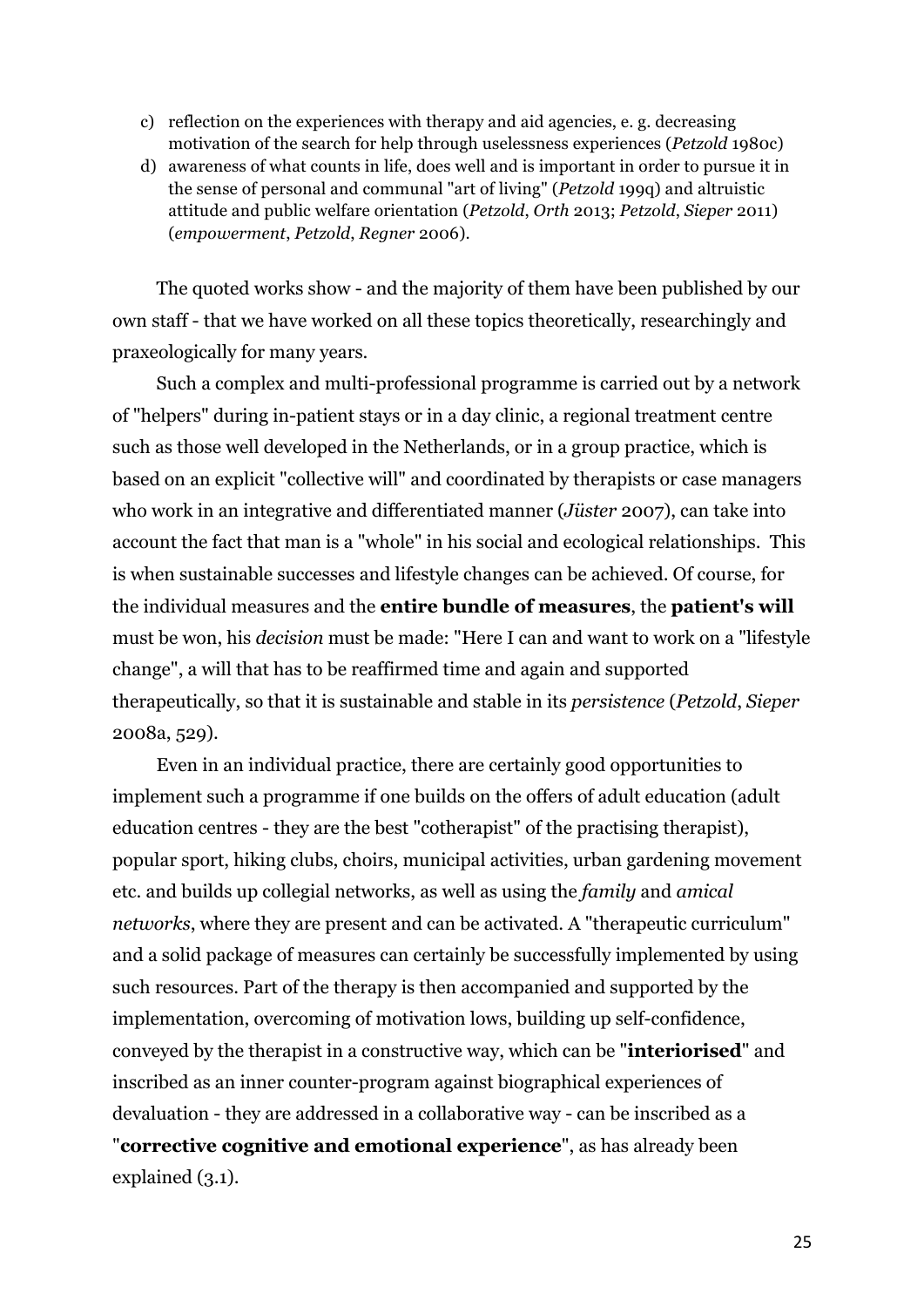Restoring the health, ability to work and well-being of people with very extensive disabilities is a project that needs to be tackled in a comprehensive way, because only in the overall, sustainable rehabilitation of a precarious situation of life (*Scheiblich*, *Petzold* 2006) or desolate life situation, in the use of all still existing healthy potentials and resources, can a sustainable effect be achieved. Ultimately, the sustainability of treatment is also economical for the community, since it prevents expensive chronicling or eliminates its consequences to varying degrees, thus saving costs. For this reason, the meta-reflection of disease events and the social context with an emancipatory intention - is also important. Experiences with therapies (good as well as bad, because therapies can hurt, cf. *Märtens*, *Petzold* 2002) must also have a place in such a reflection. Many patients have had bad careers behind them and seldom find a way to deal with them - a question that has been completely neglected in psychotherapy so far, probably due to false "collegial loyalty".

What belongs in such a bundle of measures is a matter of our knowledge and methodological competence. Integrative running and endurance training is very suitable for the treatment of depression, for example, and has been successfully tested (*Mei*, *Petzold*, *Boscher* 1997; *Waibel*, *Petzold* 2009). It is also useful for other disorders, such as addicts (*Schay*, *Petzold* et al. 2004). However, you have to have a solid knowledge of therapeutic running or work with a sports therapist (in the case of mass sports, you have to make sure that submaximum loads are adhered to). **Disturbance specificity** can be an important moment for **bundling**. In the treatment of obsessive-compulsive disorders, for example, we have worked with "exposures" in nature, which are associated with alternative forms of action. In the case of a need for cleanliness (ICD-10, F42),"dirty" work in the garden, with soil or compost with "*response prevention*" can be used, combined with awareness exercises, social reward and *psychoeductively* conveyed sense of doing. Here we go beyond the purely »*behaviorist«* therapeutic approaches and speak of a "*differential and integrative behavioural approach*", as we have practiced it in the integrative approach since its beginnings - as a "fourth, practicing phase" in the so-called "tetradic system" (*Petzold* 1974j, 329-334) or as a "behaviour drama" (idem 1971e), or as a contribution to the early "cognitive turnaround" in behavioural therapy with the combination of role play and imagination (*Petzold*, *Osterhues* 1972b). In our learning oriented work, we always use the "affordance", the prompting character and room for manoeuvre in the sense of *Gibson's* ecological psychology (1982; *Jenkins*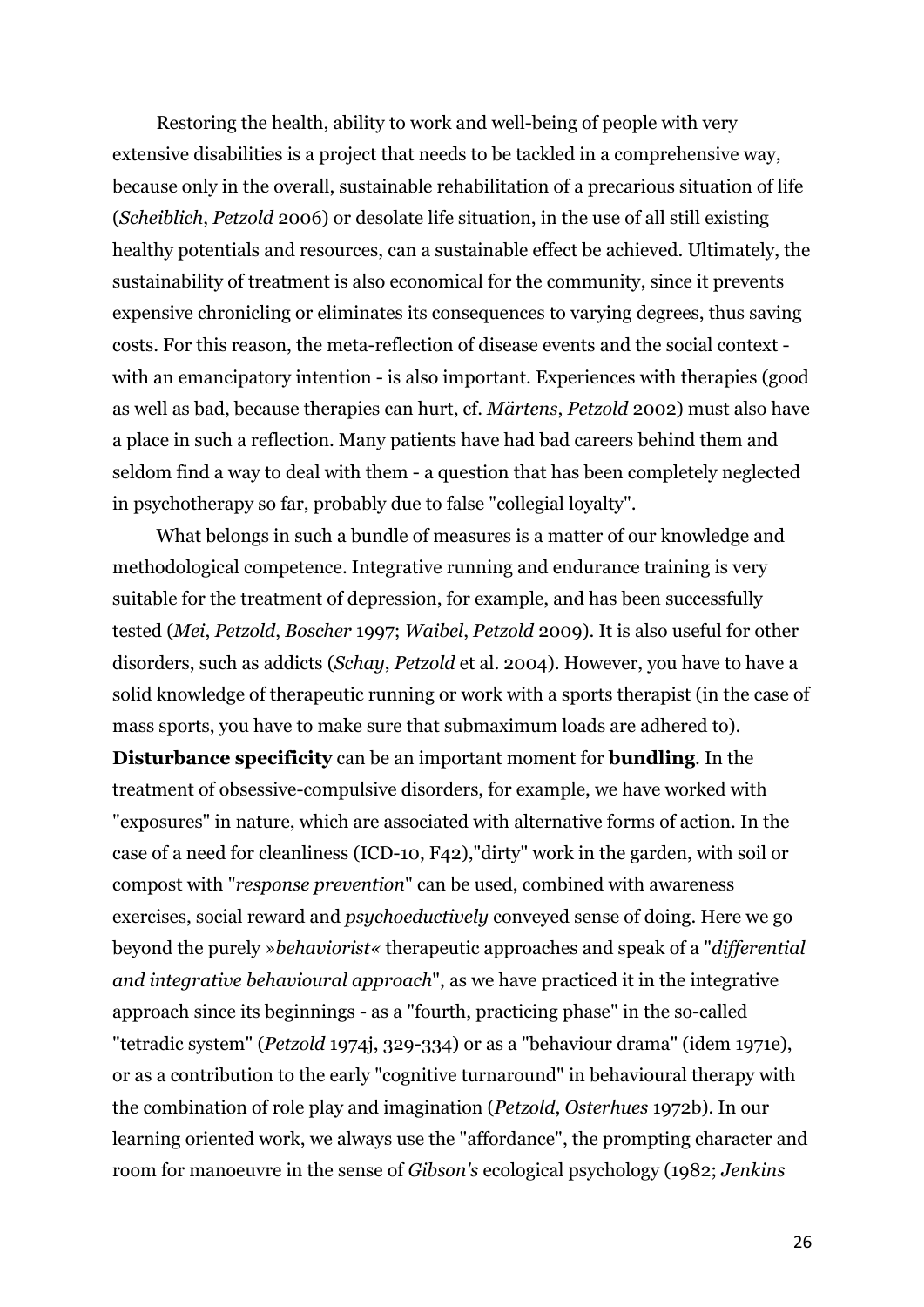2008; *Orth*, *Petzold* 1998), the learning environment with its materials (e. g. a gardening tool, a bed, a fruit tree, etc.) to support alternative learning (*Sieper, Petzold* 2002; *Petzold, Orth-Petzold, Orth* 2013). All in all, we work in a living, appealing way, **teaching and learning** in a *psychoeducational* way (*Lukesch*, *Petzold* 2011), in which "theory as intervention" (*Petzold*, *Orth* 1994) is repeatedly used, because psychology, knowledge of attributions and control opinions, for example, is not only good for psychologists, but also for everyday people (cf. *Flammer* 1990). As a rule, the level of requirements for the individual elements of the "bundle" and, if necessary, of the entire bundle is gradually increased. This is agreed with the patient in the informed consent phase and monitored and, if necessary, revised. We rely on the principle of "**multiple sensory and motoric stimulation**" in a **performance-centered**, **multiple expression process**: "Not only talk, but do!" Not only insight, but also experience and action in different contexts are needed to achieve complex and differential transfer services. It is precisely the therapeutic situation in the practice room that is not enough to change behavior in a generalized way - this is the great error of many psychotherapy schools - but it is the transfer to different situations, whose success must be prepared and verified, absolutely necessary to achieve generalizations - also with in viovo sequences of patient and therapist "out door" (on the marketplace, in the station, in nature) and supported by homework. The therapeutic curriculum with its "bundle" must therefore extend into the **everyday world** and contribute to the increase in competence and performance of the patient, which is reflected and evaluated together. It is not only a question of changing "one" behaviour - for example, in a submissive gesture of speech to "more assertive speaking" - but of altering a dysfunctional "behaviour style" as a whole, such as a submerged, anxiously insecure style. And often it is also the expression of a generalised insecure "lifestyle" that characterises the patient's life as a whole, so that a "**lifestyle change**" must be aimed for (*Petzold* 2012a). This requires a **combination of measures** that have to be tackled with a competently compiled "*bundling*" according to the maxim: "What is not practiced does not open up, does not grind itself in, and without habitualisations, change does not exist" (*Chudy*, *Petzold* 2011,46). For this reason, we have introduced the fourth behavioral exercise and transfer phase in the "tetradic system" (*Petzold*  1972a, 1974j) and implemented it with "homework" that has an impact on the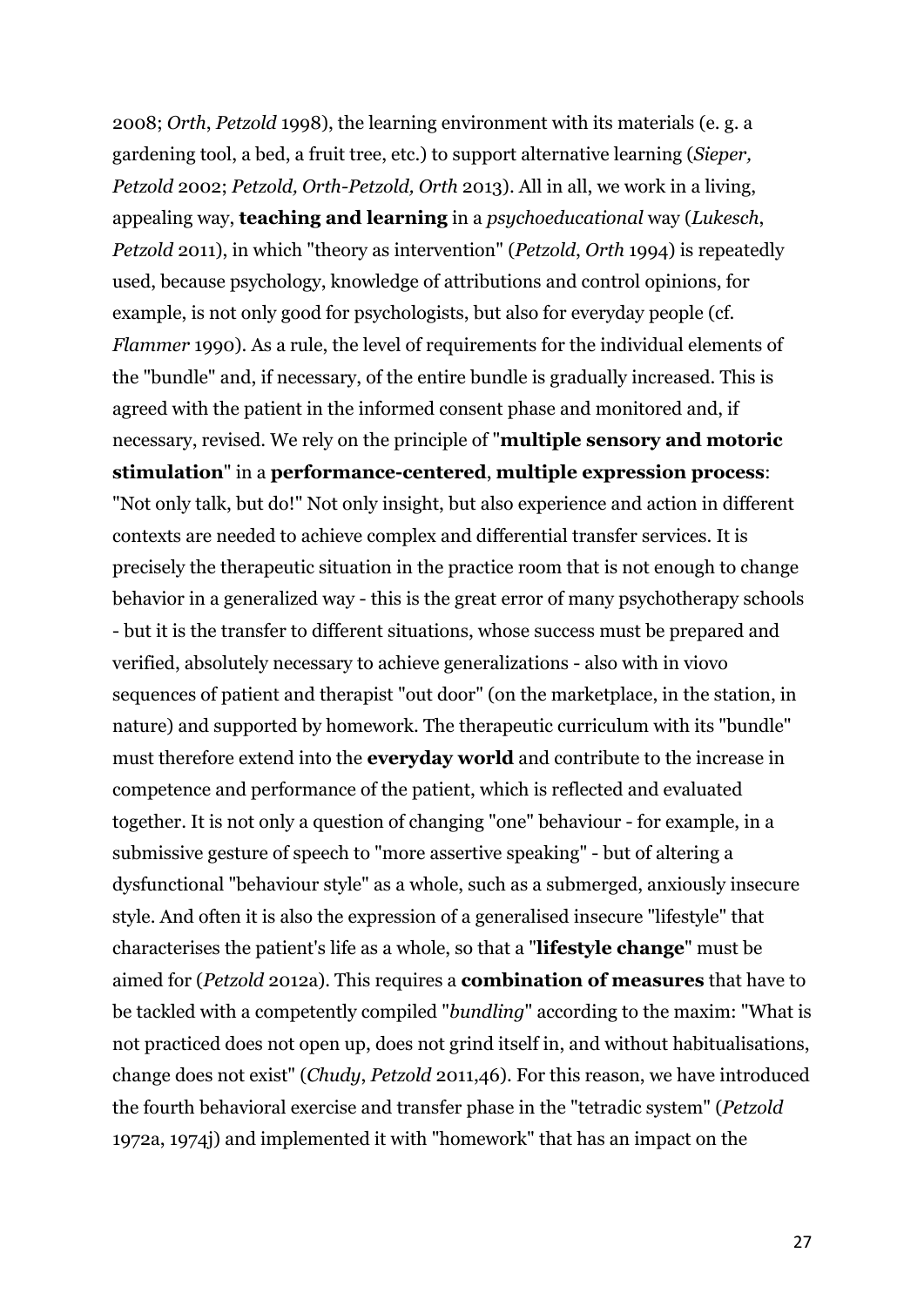patient's environment<sup>21</sup>. We repeatedly use the natural affordance qualities of environments, the mirror-neuron-supported synchronisation of joint movement/work actions and - "potential-oriented" - the possibility space of patients (*Petzold*, *Sieper* 2011).

The above-mentioned areas are somewhat more detailed, which calls for a modern neuropsychiatric perspective, as advocated by *Braus* (2011): "After the start of pharmacotherapy, the combination with psychotherapy that is as disturbancespecific as possible", in addition "therapeutic bonding, the restoration of social rhythms, human support, sports, relaxation, sleep control are also relevant for the treatment of patients with depression, including for the prophylactic prophylaxis". (ibid. 112). In the preceding passage, *Braus* mentions psychoeducation, ergotherapy and art therapy, counselling services, patient clubs and concludes: "Most current modalities have to do with the social brain and as a common neuronal variable that they intervene in the dialogue between synapses and genes and thus change the brain" (ibid. 128). We add here as a central perspective: **they change the subject, his world of values and his lifestyle, because the subject wants to change himself/herself - deciding in this way**. Man is not only neurobiology but also cultural beings, cultivated self, on the ground of his brain and its cultural framework (*Petzold*, *Sieper* 2012a). *Braus* continues: "All these modalities - correctly applied protect and promote the neuronal plasticity or the lifelong ability to adapt and thus support the necessary coping and change process" (ibid. 128). *D' accord!* But this sounds too autoplastic to us: the patient has to adapt, fit in! With *Ferenzi* (1932/1988,45) we also emphasize the *alloplastic* aspect: "The patient must regain strength to shape the world" - an "empowerment perspective". *Braus* (2011, 128) emphasized - and we are in complete agreement with him on this:

"It is important to discover new treatment approaches in the future and to find out which combination of treatment modules works best for individual patients and how the individual components interact most efficiently - also under economic criteria" (ibid,).

 <sup>21</sup> *Petzold, Moser, Orth* 2012; *Petzold, Orth, Orth-Petzold* 2009.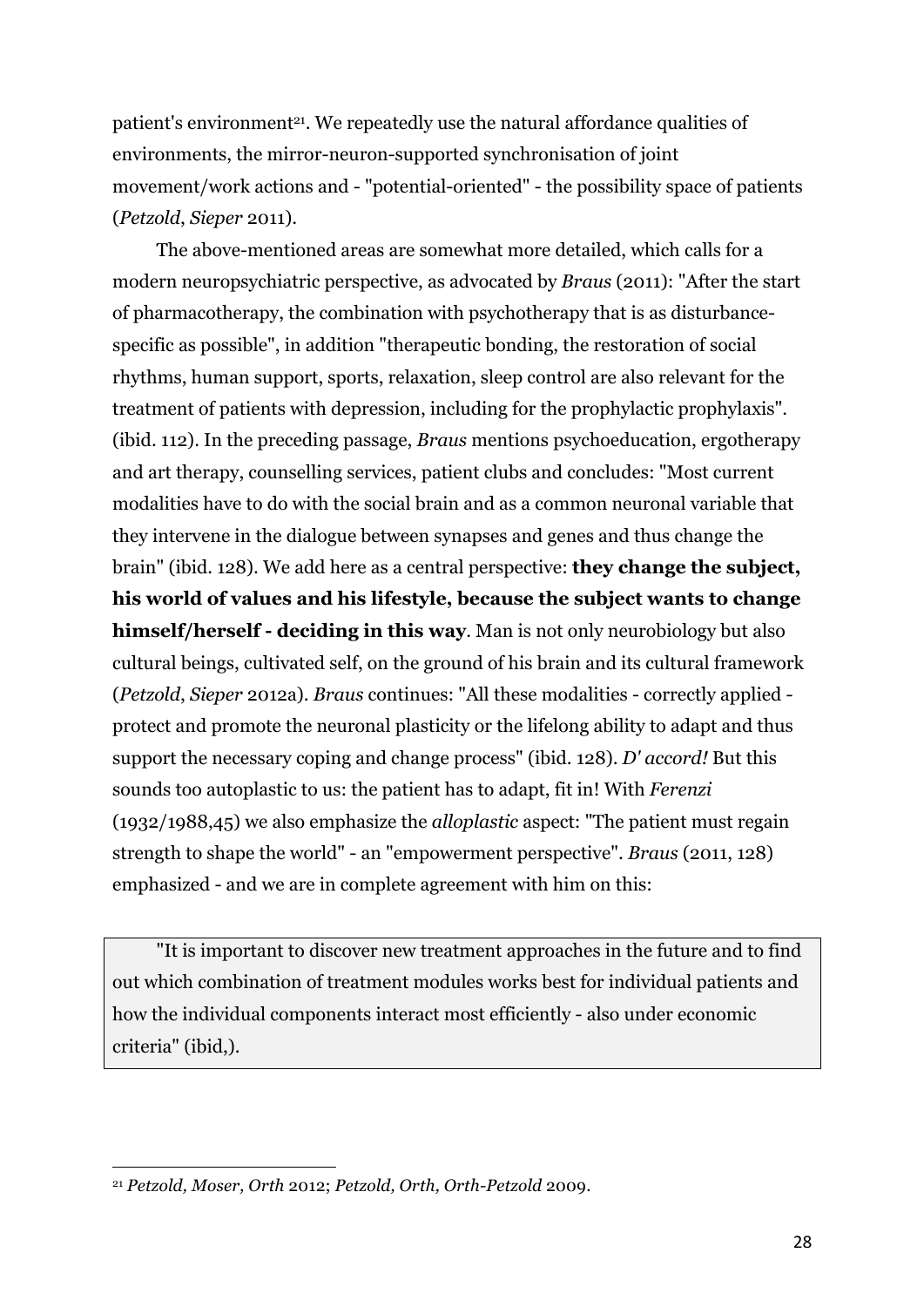This is fully in line with our idea of the "**therapeutic curriculum**" and the "**complex package of measures**" as highly individualised or personalised *bundling*. Although, of course, we know much more than *Reil* did at the beginning of the 19th century, in many respects we are confronted with the task of integrating all that is new and this will - "because everything flows" (*Heraklit*, cf. *Petzold*, *Sieper* 1988b) - remain so in psychotherapy and human therapy.

»We must therefore now be content with very general instructions and expect the artist's talent to adapt them to the concretes' cases. Therefore, one should first of all train good minds who have genius, acumen, inventiveness and philosophy to a refined empiricism through practice. They would apply the familiar to the occuring cases with caution, would soon see their error, thereby being guided to the opposite methods and gradually, from their own experience, shed general ideas which could serve as future regulative in the treatment of the wandering« (*Reil* 1803, 219).

We are much further afield, and yet we are still confronted with the situation of having to approach the treatment situations with an artistic-intuitive attitude, with all the research knowledge and our knowledge of the gaps in this knowledge and the many unresolved questions on the basis of a trained self-knowledge and on the basis of careful training, but with an openness to the co-creative participation of our patients (*Iljine*, *Petzold*, *Sieper* 1967). This requires self-therapy and personal, professional and self-experience (*Petzold*, *Orth*, *Sieper* 2006) - we have developed and researched our own "theory of self-experience" (*Petzold*, *Orth*, *Sieper* 2006)<sup>22</sup>.

With such considerations we arrive at the field of **praxeology**, which has to transform theoretical knowledge and findings of research into theory-guided practical interventions, i. e. lead them into **practice**. The concept of "**bundling**" of measures not only requires the combination of theory and practice, but also a wide repertoire of methodical possibilities that can be used for *bundling*.

The methods of creative therapy developed by us over four decades (*Petzold*, *Orth* 1990a/2006; *Petzold*, *Sieper* 1993; *Sieper*, *Orth*, *Schuch* 2007) stand for such possibilities, which shall be illustrated here by a short description of our natural therapeutic treatment methods.

- Literature at the author –

<sup>22</sup> *Petzold* 2005s, *Petzold, Steffa*n 1999a, b, 2001; *Petzold, Leitner* et al. 2008; *Petzold, Orth, Sieper* 1995a.